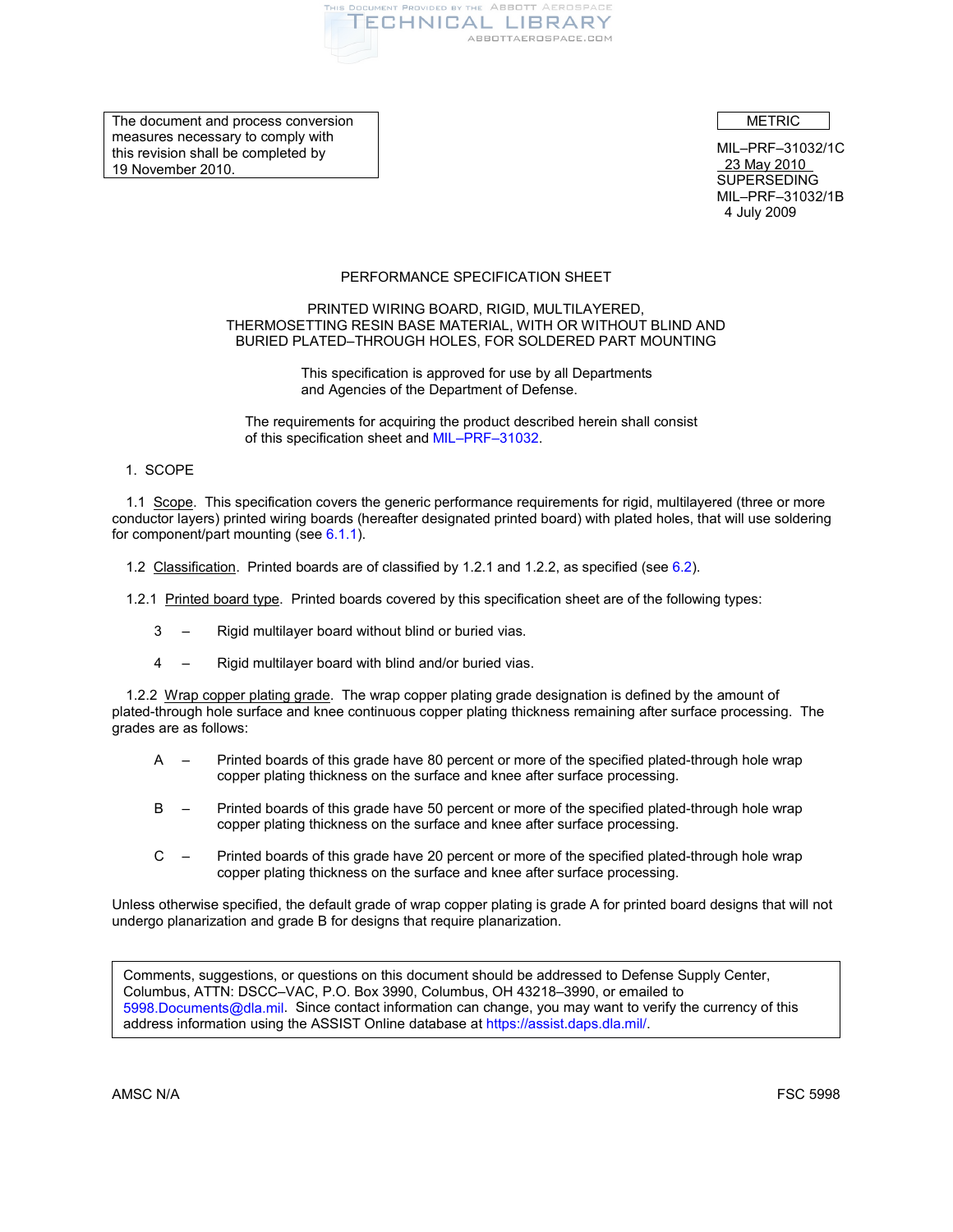

## <span id="page-1-7"></span>2. APPLICABLE DOCUMENTS

2.1 General. The documents listed in this section are specified in section[s 3,](#page-2-0) [4,](#page-14-0) or [5](#page-21-2) of this specification. This section does not include documents cited in other sections of this specification or recommended for additional information or as examples. While every effort has been made to ensure the completeness of this list, document users are cautioned that they must meet all specified requirements of documents cited in sections 3, 4, or 5 of this specification, whether or not they are listed.

2.2 Government documents. The following specification forms a part of this document to the extent specified herein. Unless otherwise specified, the issues of these documents are those cited in the solicitation or contract.

DEPARTMENT OF DEFENSE SPECIFICATIONS

<span id="page-1-0"></span>[MIL–PRF–31032](http://www.dscc.dla.mil/Programs/MilSpec/listdocs.asp?BasicDoc=MIL-PRF-31032) – Printed Circuit Board/Printed Wiring Board, General Specification for.

(Copies of these documents are available online at <https://assist.daps.dla.mil/quicksearch/>or <https://assist.daps.dla.mil/> or from the Standardization Document Order Desk, 700 Robbins Avenue, Building 4D, Philadelphia, PA 19111–5094.)

2.3 Non-Government publications. The following documents form a part of this document to the extent specified herein. Unless otherwise specified, the issues of the documents are those cited in the solicitation or contract.

## ASTM INTERNATIONAL (ASTM)

- <span id="page-1-5"></span>ASTM B567 – Standard Test Method for Measurement of Coating Thickness by the Beta Backscatter Method.
- <span id="page-1-6"></span>ASTM B568 – Standard Test Method for Measurement of Coating Thickness by X–Ray Spectrometry.

(Application for copies should be addressed to the ASTM International, 100 Barr Harbor Drive, P. O. Box C700, West Conshohocken, PA 19428–2959 or [http://www.astm.org.](http://www.astm.org/))

<span id="page-1-1"></span>IPC – ASSOCIATION CONNECTING ELECTRONICS INDUSTRIES (IPC)

<span id="page-1-3"></span><span id="page-1-2"></span>

| IPC-2221<br><b>IPC-2222</b> | - Generic Standard on Printed Board Design.<br>- Sectional Design Standard for Rigid Organic Printed Boards. |
|-----------------------------|--------------------------------------------------------------------------------------------------------------|
|                             | IPC-A-600 - Acceptability of Printed Boards.                                                                 |
|                             | IPC-TM-650 - Test Methods Manual.                                                                            |
|                             | IPC-9252 - Requirements for Electrical Testing of Unpopulated Printed Boards.                                |
|                             | J-STD-003 - Solderability Tests for Printed Boards.                                                          |

<span id="page-1-4"></span>(Application for copies should be addressed to the IPC – Association Connecting Electronics Industries, 3000 Lakeside Drive, Suite 309 S, Bannockburn, IL 60015–1249 o[r http://www.ipc.org.](http://www.ipc.org/))

(Non-Government standards and other publications are normally available from the organizations that prepare or distribute the documents. These documents also may be available in or through libraries or other informational services.)

2.4 Order of precedence. Unless otherwise noted herein or in contract, in the event of a conflict between the text of this document and the references cited herein, the text of this document takes precedence. Nothing in this document, however, supersedes applicable laws and regulations unless a specific exemption has been obtained.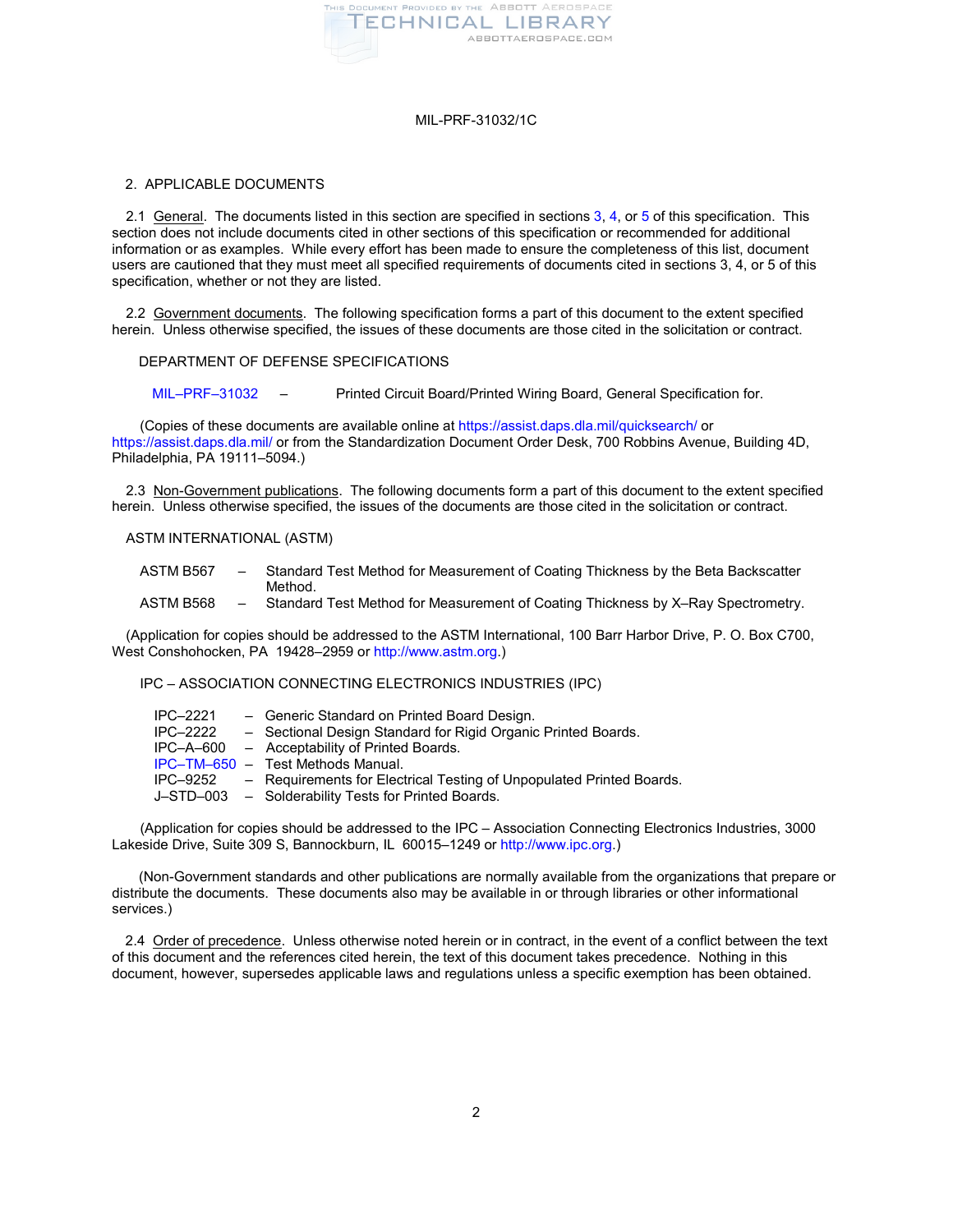

## <span id="page-2-0"></span>3. REQUIREMENTS

<span id="page-2-1"></span>3.1 Printed board detail requirements. Printed boards delivered under this specification shall be in accordance with the requirements as specified herein, and documented in the printed board procurement documentation.

3.1.1 Conflicting requirements. The order of precedence of conflicting requirements shall be in accordance with [MIL–PRF–31032.](#page-1-0)

3.1.2 Reference to printed board procurement documentation. For the purposes of this specification, when the term "specified" is used without additional reference to a specific location or document, the intended reference shall be to the applicable printed board procurement documentation.

3.2 Qualification. Printed boards furnished under this specification shall be technologies that are manufactured by a manufacturer authorized by the qualifying activity for listing on the applicable qualified manufacturers list before contract award (se[e 4.2](#page-14-1) and [6.3\)](#page-22-0).

<span id="page-2-2"></span>3.3 Design (see [3.1](#page-2-1) an[d 6.2\)](#page-21-1). Printed boards shall be of the design specified. Unless otherwise noted herein, if individual design parameters are not specified in the printed board procurement documentation, then the baseline design parameters shall be as specified in [IPC–2221](#page-1-1) and [IPC–2222,](#page-1-2) type 3 or type 4, performance class 3. Test coupons shall be as specified in the applicable design standard and shall reflect worst-case design conditions of the printed boards that they represent.

<span id="page-2-3"></span>3.4 Printed board materials. All materials used in the construction of compliant printed boards shall comply with the applicable specifications referenced in the printed board procurement documentation. If materials used in the production of printed boards are not specified, then it is the manufacturer's responsibility to use materials which will meet the performance requirements of this specification sheet. Acceptance or approval of any printed board material shall not be construed as a guarantee of the acceptance of the completed printed board.

<span id="page-2-6"></span>3.4.1 Prohibited materials (see [6.6\)](#page-22-1). Unless otherwise specified, electroplated or immersion tin shall not be used as a finish either externally, internally, or as an undercoat. Electroplated or immersion tin is any tin or tin alloy containing more than 97 percent tin. If used as a finish, tin shall be alloyed with a minimum of three percent lead. The use of tin–lead (Sn–Pb) finish is acceptable provided that the minimum lead content is three percent.

<span id="page-2-4"></span>3.5 External visual and dimensional requirements. Printed board test specimens (the finished printed boards or supporting test coupons, as applicable) shall conform to the requirements specified in 3.5.1 throug[h 3.5.5.2](#page-7-0) as applicable. Scratches, dents, and tool marks shall not bridge or expose signal conductors, expose base metal, expose or disrupt reinforcement fibers, reduce dielectric properties, and reduce spacing below the minimum requirements herein. The figures, illustrations, and photographs contained i[n IPC–A–600](#page-1-3) can aid in the visualization of externally observable accept/reject conditions of printed boards or test specimens.

#### <span id="page-2-5"></span>3.5.1 Base material.

3.5.1.1 Edges of base material. Burrs, chips, delaminations, haloing, nicks, and other penetrations along the base material edges of completed printed boards shall be acceptable provided the defect does not reduce the edge spacing specified by more than 50 percent. If no edge spacing requirement is specified, any base material edge defect shall not exceed 2.5 mm (.0984 inch). Base material edges include the external edge of the printed board, the edges of cutouts, and the edges of non–plated–through holes. Loose metallic burrs shall not be acceptable.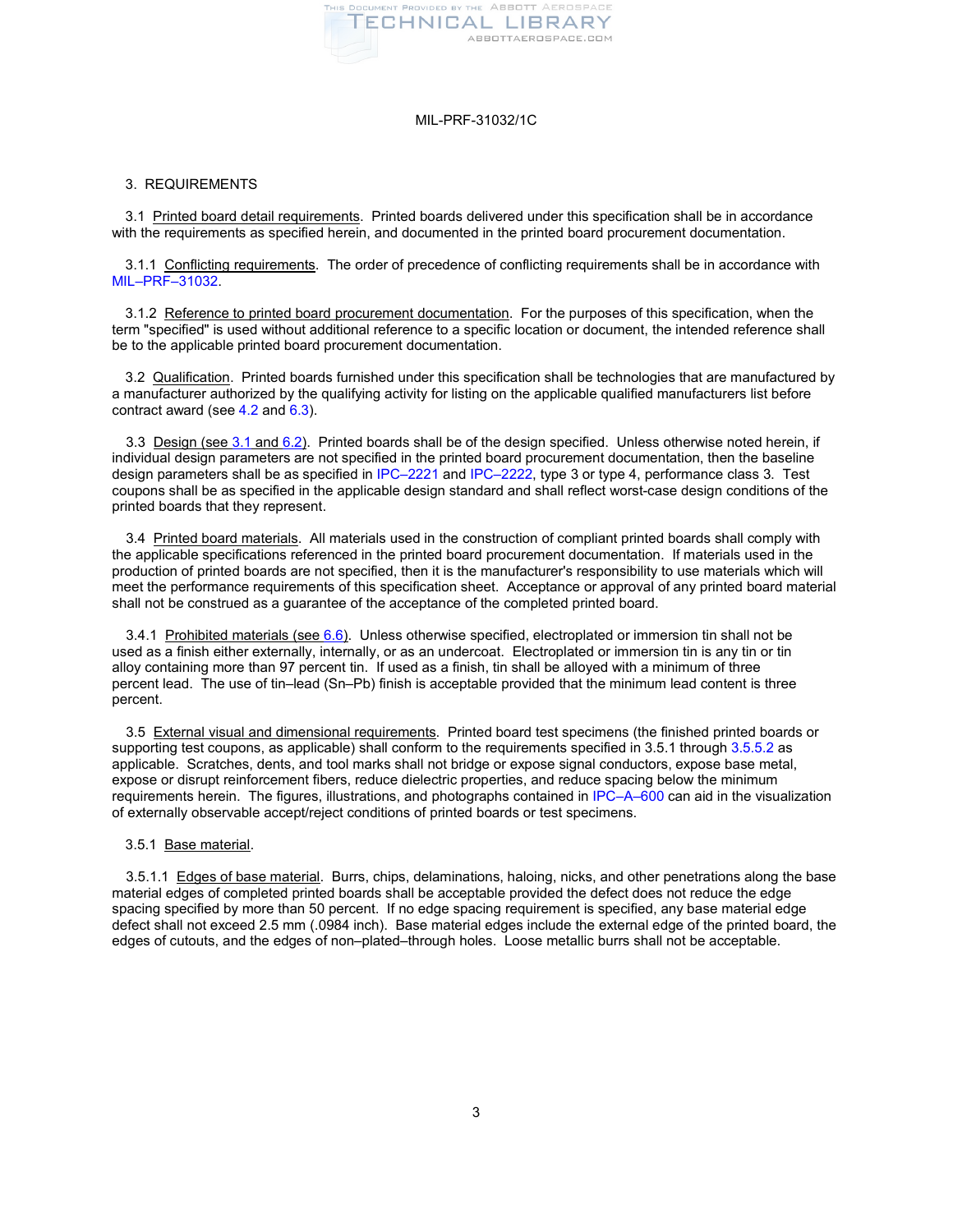

<span id="page-3-0"></span>3.5.1.2 Surface imperfections. Imperfections in the surface of the base material such as blistering, burrs, cuts, dents, exposed reinforcement material fibers, foreign materials, gouges, nicks, pits, resin scorched areas, resin starved areas, scratches, tool marks, variations in color such as white spots or black spots, or other visual defects detrimental to the performance of the base material shall be acceptable in localized concentrations providing the following conditions are met:

- a. The imperfections do not bridge between conductors.
- b. The dielectric spacing between the imperfection and a conductor is not reduced below the specified minimum conductor spacing requirements.

3.5.1.2.1 Exposed or disrupted fibers. Exposed or disrupted reinforcement fibers on the horizontal surface of the printed board shall not bridge conductors and shall not reduce the conductor spacing below the minimum conductor spacing requirements. Unless otherwise specified, weave texture (reinforcement texture) or weave exposure (exposed reinforcement material fibers) by mechanical fabrication operations shall be acceptable provided they meet the exposed or disrupted reinforcement fiber requirements.

3.5.1.2.2 Surface pits and voids. Surface pits and voids in the base material shall be acceptable providing the following conditions are met:

- a. Surface pits or voids are no bigger than 0.8 mm (.031 inch) in the longest dimension.
- b. The surface pits or voids do not bridge conductors.
- c. The total area of all surface pits or voids does not exceed five percent of the total printed board area.
- d. The surface pit or void does not affect the performance of the base material.

<span id="page-3-1"></span>3.5.1.3 Subsurface imperfections. Subsurface imperfections (such as blistering, delamination, foreign inclusions, and haloing) shall be acceptable providing the following conditions are met:

- a. The imperfections do not bridge more than 25 percent of the distance between conductors or plated-through holes and vias. No more than two percent of the printed board area on each side shall be affected.
- b. The imperfections do not reduce conductor or dielectric spacing below the specified minimum requirements.
- c. The imperfections do not propagate as a result of testing (such as rework simulation, resistance to soldering heat, or thermal shock).
- d. The longest dimension of any single imperfection is no greater than 0.80 mm (.032 inch). In non-circuitry areas, the maximum size shall not be greater than 2.00 mm (.079 inch) in the longest dimension or 0.01 percent of the printed board area, maximum.

NOTE: Color variations or mottled appearance in bond enhancement treatments shall be acceptable.

3.5.1.4 Measling and crazing. Unless otherwise specified, measling and crazing shall comply with the class 3 acceptable conditions of [IPC–A–600.](#page-1-3)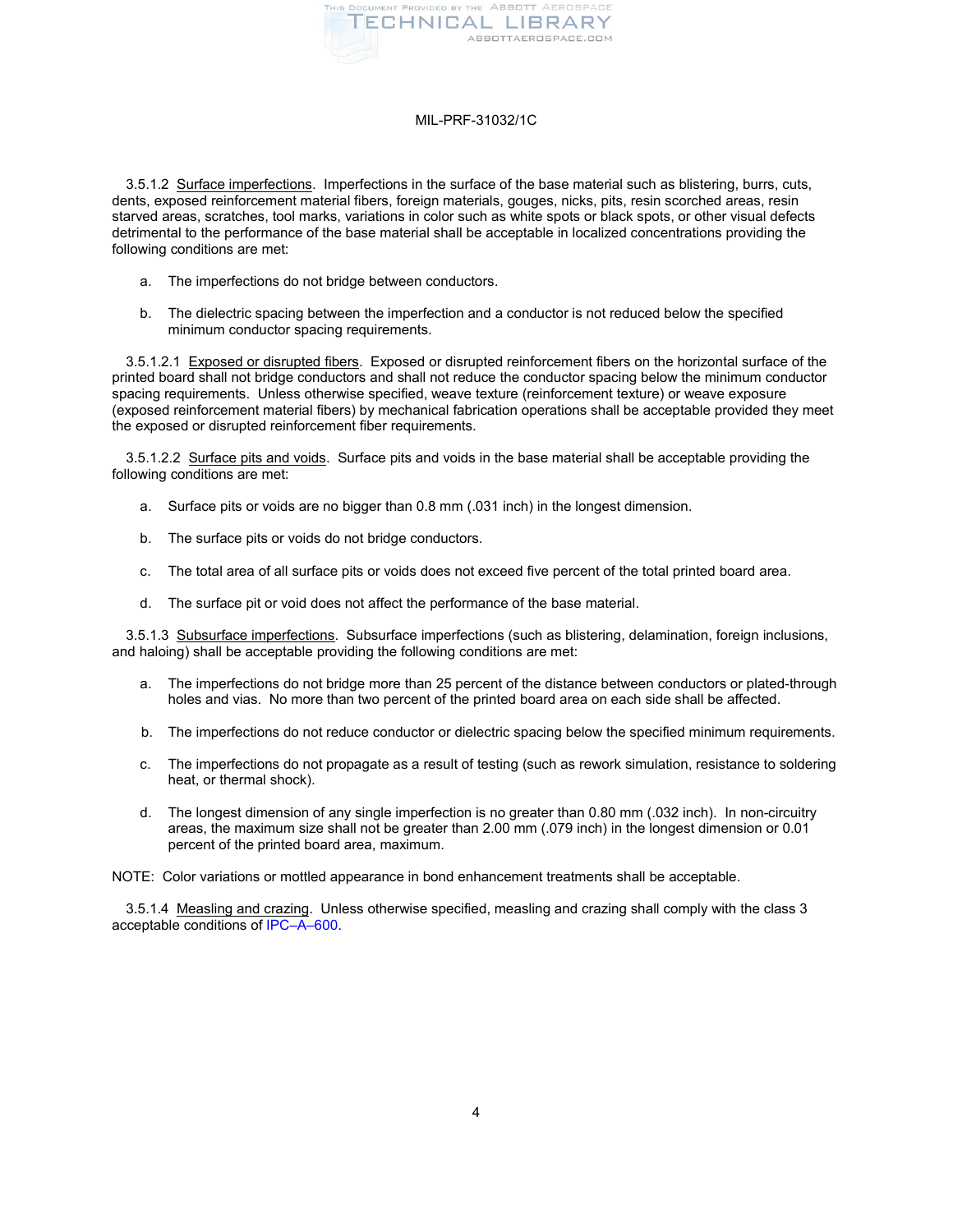

## 3.5.2 Conductor pattern.

3.5.2.1 Bonding of conductor to base material and lifted lands. There shall be no peeling or lifting of any land or conductor patterns from the base material. The completed printed board shall not exhibit any lifted land. (NOTE: Se[e 3.6.2.5](#page-9-0) for allowances for the acceptable lifting of lands, i.e. lifted lands, following the resistance to soldering heat, rework simulation, and thermal shock testing.)

<span id="page-4-0"></span>3.5.2.2 Conductor finish. The conductor finish shall be as specified.

3.5.2.2.1 Coverage. The conductor finish shall completely cover the exposed horizontal portion of the conductor pattern. Voids in the conductor finish coverage of plated–through hole walls shall comply with the requirements herein (see 3.5.2.2.2). Complete coverage does not apply to the vertical conductor edges.

3.5.2.2.2 Conductor finish plating and coating voids in plated–through holes. The conductor finish plating and coating shall not have voids that exceed the following limits:

- a. No more than one final finish void in any plated–through hole.
- b. Not more than five percent of the plated–through holes shall have final finish voids.
- c. Any final finish void present is not more than five percent of the plated–through hole length.
- d. Any final finish void present is less than 90 degrees of the circumference of the plated–through hole.

3.5.2.2.3 Plating junctions. Unless otherwise specified, the following requirements apply to all junctions of different plating or coating materials:

- a. There shall be no exposed copper in the junction of metallic platings or coatings.
- b. An overlap of metallic platings or coatings shall be acceptable if it is no greater than 0.8 mm (.032 inch) in length.
- c. When both solder coating and gold plating are present at a plating junction, a discolored or gray–black area at that plating overlap zone shall be acceptable.

3.5.2.2.4 Whiskers. There shall be no whiskers of solder or other platings on the surface of the conductor pattern.

<span id="page-4-1"></span>3.5.2.3 Conductor imperfections. The conductor pattern shall contain no cracks, splits, or tears. Unless otherwise specified, any combination of edge roughness, nicks, pinholes, cuts, or scratches exposing the base material shall not reduce each conductor width by more than 20 percent of its minimum specified width. There shall be no occurrence of the 20 percent reductions greater than 13.0 mm (.51 inch) or 10 percent of a conductor length, whichever is less.

3.5.2.3.1 Cuts and scratches. A scratch of any length or width is permissible on ground or voltage planes, provided the dielectric is not exposed. Scratches on non–critical conductors may be of any length, but no deeper than 20 percent of the total conductor thickness.

3.5.2.3.2 Dents. A dent of any length or width on ground planes shall be acceptable provided the clad surface is not torn. Dents on conductive patterns may be of any length, but no deeper than 0.013 mm (.0005 inch).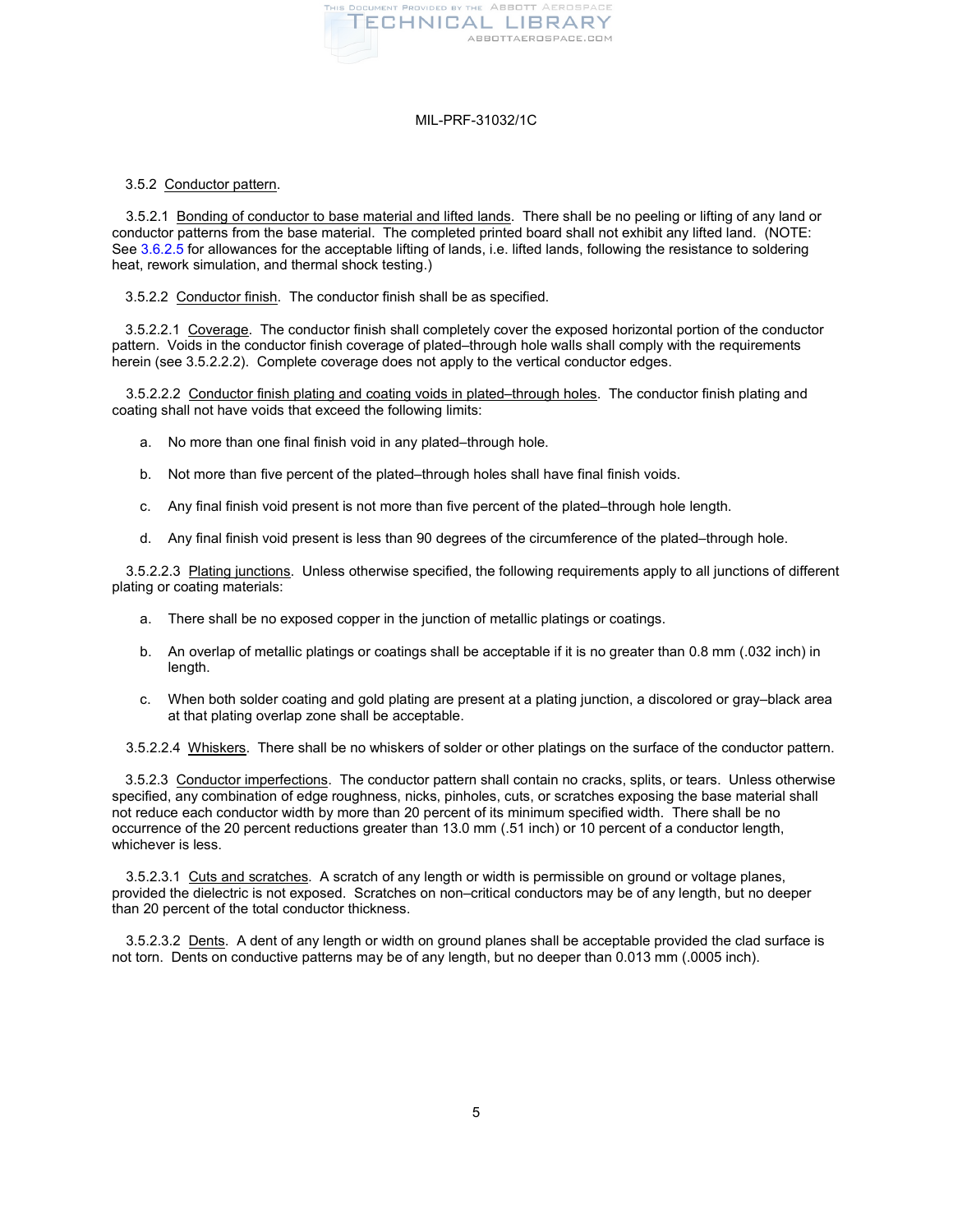

3.5.2.3.3 Pinholes. Pinholes in ground or voltage planes in non–critical areas shall be acceptable provided they have no single diameter greater than 0.5 mm (.0197 inch) and do not exceed three for each 25 mm (.984 inch) diameter. A pinhole in a conductive pattern shall be acceptable, provided it does not reduce the width of a conductive pattern by 10 percent. Pinholes shall be limited to no more than one for each 25 mm (.984 inch) of conductive length.

3.5.2.3.4 Pits. Pits in ground or voltage planes shall be acceptable provided they do not exceed 25 percent of the surface area. Any pit in the conductive pattern is acceptable provided the outline dimension does not exceed ten percent of the conductor width, and there is no more than one pit for each 25 mm (.984 inch) of the conductor length.

3.5.2.3.5 Superfluous metal. Unless otherwise specified, small particles of metal such as residual copper or subsequent plating after etching, which remain affixed to areas that are intended to be free of conductive material, shall be acceptable providing the following conditions are met:

- a. The superfluous metal is no closer than 6.4 mm (.25 inch) to any conductor.
- b. The superfluous metal is smaller than 0.13 mm (.005 inch) at its greatest diameter.

3.5.2.4 Conductor width and spacing.

<span id="page-5-0"></span>3.5.2.4.1 Conductor spacing. Conductor spacing shall be as specified.

<span id="page-5-1"></span>3.5.2.4.2 Conductor width. Conductor width shall be as specified.

3.5.2.5 Lands for component mounting. Imperfections on annular rings, surface mount lands, or wire bond pads shall be acceptable provided they do not exceed the defect requirements specified herein.

3.5.2.5.1 Component hole lands. The external annular ring shall be as specified. Unless otherwise specified, the external annular ring may have in isolated areas a 20 percent reduction of the specified minimum external annular ring due to defects such as dents, pinholes, pits, or nicks. No more than 20 percent of the annular ring circumference (72 degrees) may be affected.

3.5.2.5.2 Rectangular surface mount lands (se[e figure 1\)](#page-23-0). Defects such as nicks, dents, and pin holes along the external edge of the land shall not exceed 20 percent of either the length or width of the land and shall not encroach the pristine area, which is defined by the central 80 percent of the land width by 80 percent of the land length as shown on figure 1. Defects internal to the land shall not exceed 10 percent of the length or width of the land and shall remain outside of the pristine area of the surface mount land. One electrical test probe "witness" mark shall be acceptable within the pristine area.

3.5.2.5.3 Round surface mount lands (ball grid array [BGA] lands) (see [figure 2\)](#page-23-1). Defects such as nicks, dents, and pin holes along the edge of the land shall not radially extend towards the center of the land by more than 10 percent of the diameter of the land and shall not extend more than 20 percent around the circumference of the land as shown on figure 2. There shall be no defects within the pristine area which is defined by the central 80 percent of the land diameter. One electrical test probe "witness" mark shall be acceptable within the pristine area.

3.5.2.5.4 Wire bond lands. Unless otherwise specified, the maximum conductor finish roughness (surface roughness) for pads or areas designated for wire bonding shall be no greater than 0.8 micrometers (32 micro inches). Unless otherwise specified, the wire bond land bonding area shall be defined as the pristine area as shown on figure 1 for rectangular pads or on figure 2 for round pads. There shall be no pits, nodules, scratches, electrical test probe "witness" marks, or other defects in the pristine area that exceed the surface roughness limits.

3.5.2.5 Holes for interlayer connections. The external annular ring shall be as specified. Unless otherwise specified, the external annular ring may have in isolated areas a 20 percent reduction of the specified minimum external annular ring due to defects such as dents, pinholes, pits, or nicks.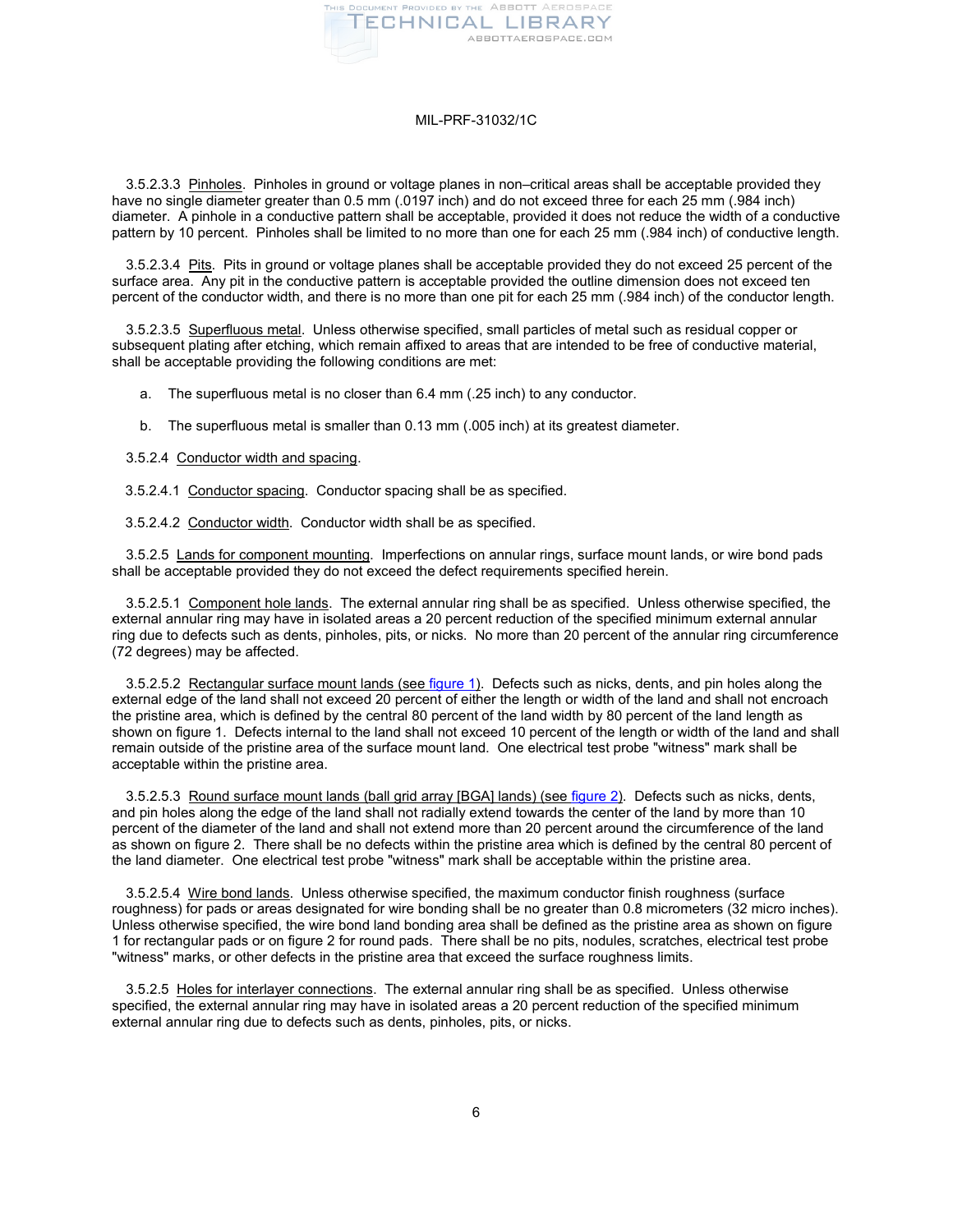

3.5.3 Dimensional (interface and physical dimension) requirements. The completed printed board shall meet the interface and physical dimensions requirements specified. The dimensional requirements include items such as the conductor pattern including component lands and terminals, cutouts, overall board thickness, periphery, and other design features as specified. In the event that a dimensional characteristic is not specified, the applicable class 3 of [IPC–2221](#page-1-1) design default for that characteristic shall apply.

3.5.3.1 Conductor pattern feature accuracy. Conductor pattern feature accuracy shall be as specified.

3.5.3.2 Hole pattern accuracy. The location of the hole pattern in the printed board shall be as specified.

3.5.3.3 Hole size. The hole size and tolerance shall be as specified. Unless otherwise specified, hole size tolerance shall be applied after plating. Nodules or rough plating in plated–through holes shall not reduce the hole diameter below the minimum limits specified.

3.5.3.4 Edge board contacts edge condition. The end or beveled edge of edge board contacts shall be smooth with no burrs, roughness, or lifted plating. There shall be no separation of the edge board contacts from the base material or any loose reinforcement fibers on the beveled edge. Exposed copper on the end or beveled edge of the edge board contact shall be acceptable. Conductor finish plating or coating shall comply with the requirements of [3.5.2.2.](#page-4-0) 

3.5.4 Solder mask. The cured solder mask shall not exhibit any chalking, crazing, peeling, skipping or skip coverage, softening, swelling, or wrinkles in excess of the limits specified herein. Unless otherwise specified, the solder mask conditions below shall apply.

3.5.4.1 BGA lands. BGA lands using solder mask–defined lands or solder dam designs shall comply with the class 3 acceptable conditions o[f IPC–A–600.](#page-1-3)

3.5.4.2 Coverage. Solder mask coverage imperfections (such as blisters, skips, and voids) shall be acceptable providing the following conditions are met:

- a. The solder mask imperfection shall not expose two adjacent conductors whose spacing is less than the electrical spacing required for the voltage range and environmental condition specified in the applicable design standard.
- b. In areas containing parallel conductors, the solder mask imperfection shall not expose two isolated conductors whose spacing is less than 0.5 mm (.02 inch) unless one of the conductors is a test point or other feature area which is purposely left uncoated for subsequent operations.
- c. The exposed conductor shall not be bare copper.
- d. The solder mask imperfection does not expose tented via holes.

3.5.4.3 Discoloration. Discoloration of metallic surfaces under the cured solder mask is acceptable.

3.5.4.4 Registration. The solder mask shall be registered to the land or terminal patterns in such a manner as to meet the requirements specified. If no requirements are specified, the following apply:

- a. Unless otherwise specified, solder mask shall not encroach onto surface mount lands.
- b. Solder mask misregistration onto plated-through component hole lands (plated-through holes to which solder connections are to be made) shall not reduce the external annular ring below the specified minimum requirements.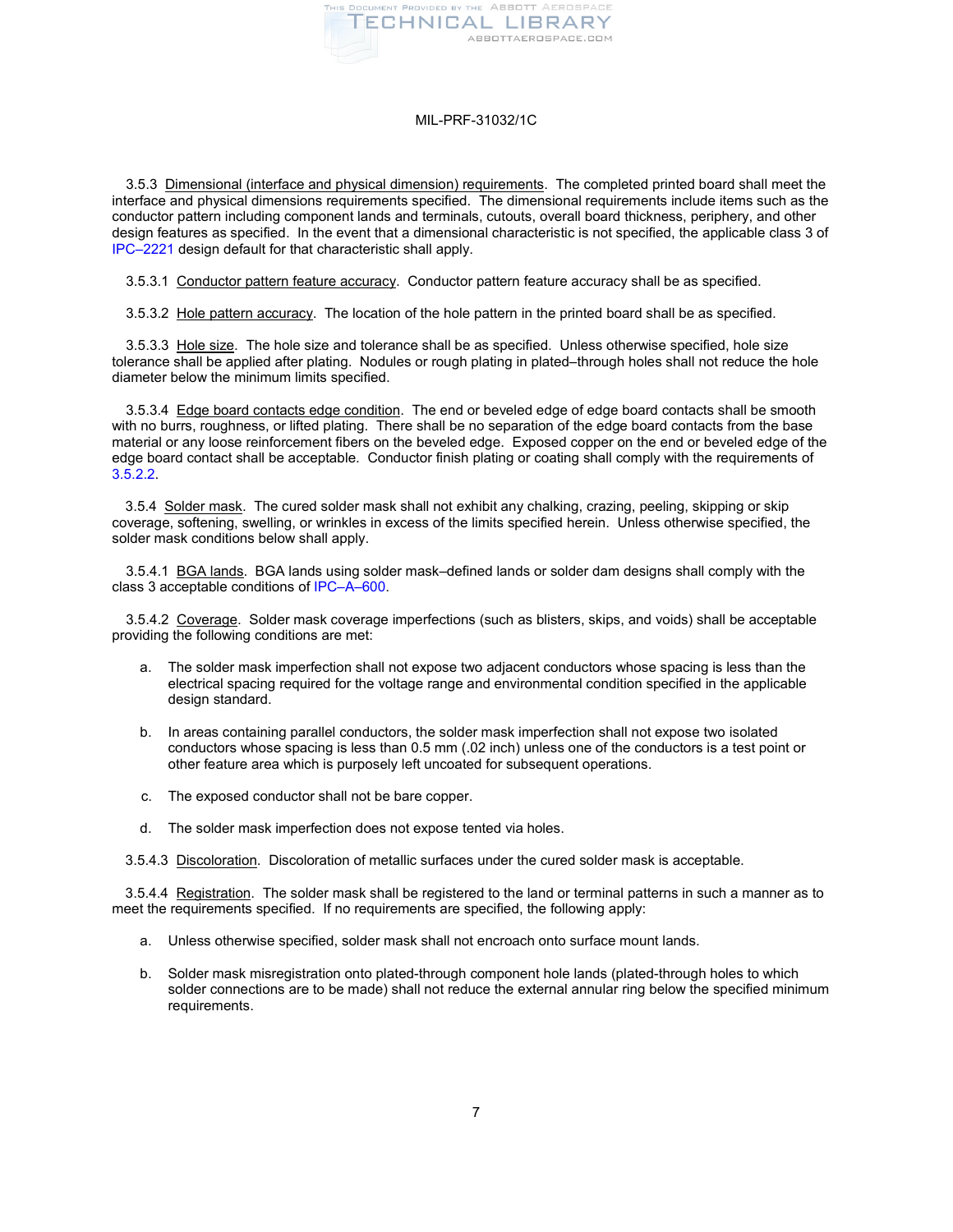

- c. Solder mask shall not encroach into plated-through hole barrels or onto other surface features (such as connector fingers or lands of unsupported holes) to which solder connections will be made.
- d. Solder mask is permitted in plated-through holes or vias in which no lead is to be soldered.
- e. Test points which are intended for assembly testing shall be free of solder mask unless a partial coverage allowance is specified.
- 3.5.4.5 Thickness. Solder mask thickness shall be as specified.

3.5.4.6 Solder mask cure. The cured solder mask coating shall not exhibit tackiness, blistering, or delamination.

3.5.4.7 Soda straw voids. There shall be no visible soda straw voids between the solder mask and the printed board base material surface and the edges of the conductor patterns.

#### 3.5.5 Via protection.

3.5.5.1 Filled via, resin, cap plating (see [figure 3\)](#page-24-0). When the design requires the copper cap plating of filled vias (see [3.1\)](#page-2-1), all vias required to be protected by cap plating shall be completely covered by the cap plating. The plated copper surface shall be continuous with no voids exposing the filled via underneath. Visually discernable protrusions (bumps) and depressions (dimples) in the copper plating over filled vias shall be acceptable providing they meet the requirements of [3.6.5.](#page-10-0) Voids in the copper cap plating over the filled portion of the via shall not be acceptable.

<span id="page-7-0"></span>3.5.5.2 Unfilled via, solder mask tenting (see [figure 4\)](#page-24-1). When the design requires the tenting of solder mask over unfilled vias (se[e 3.1\)](#page-2-1), all vias required to be protected shall be completely covered by solder mask. Voids in the solder mask over the via exposing the hole shall not be acceptable.

<span id="page-7-1"></span>3.6 Microsection requirements. Printed board test specimens (production printed boards or test coupons) shall conform to the requirements in 3.6.1 through [3.6.5.2,](#page-10-1) as applicable. Blind, buried, and through vias shall meet the requirements of plated-through holes (see  $6.5$ ). Barrel cracks, butt plating joints, circumferential separations, corner cracks, and cracked copper plating shall not be acceptable. [IPC–A–600](#page-1-3) contains figures, illustrations, and photographs that can aid in the visualization of internally observable accept/reject conditions of microsectioned test specimens. If a condition is not addressed herein, or specified on the printed board procurement documentation, it shall comply with the class 3 criteria o[f IPC–A–600.](#page-1-3)

3.6.1 Base material. Unless otherwise specified, the following base material acceptance criteria shall apply.

3.6.1.1 Dielectric layer thickness. The minimum dielectric thickness between conductor layers shall be as specified.

3.6.1.2 Fill of blind and buried vias. Unless otherwise specified, the fill requirements for blind vias shall be 75 percent minimum. Unless otherwise specified, buried vias shall be at least 95 percent filled with the laminating resin or similar via filling material.

3.6.1.3 Laminate (base material) cracks and voids (see [figure 5\)](#page-25-0). Laminate cracks and voids located wholly in zone A shall be acceptable. Laminate cracks and voids that originate in zone A and encroach into zone B shall not exceed a length of 0.08 mm (.003 inch). Laminate cracks and voids in zone B shall not exceed a length of 0.08 mm (.003 inch), shall not bridge adjacent uncommon conductors, and shall not reduce dielectric spacing, either laterally or vertically, below the minimum specified spacing. Multiple laminate cracks and voids located between two adjacent [plated-through holes](#page-22-3) shall not have a combined length in excess of 0.08 mm (.003 inch), shall not bridge adjacent uncommon conductors, and shall not reduce dielectric spacing, either laterally or vertically, below the minimum specified spacing. After undergoing rework simulation (see [3.7.4.5\)](#page-11-0), resistance to soldering heat (see [3.7.6.2\)](#page-12-0) or thermal shock (se[e 3.7.6.3\)](#page-13-0), laminate voids are not evaluated in zone A.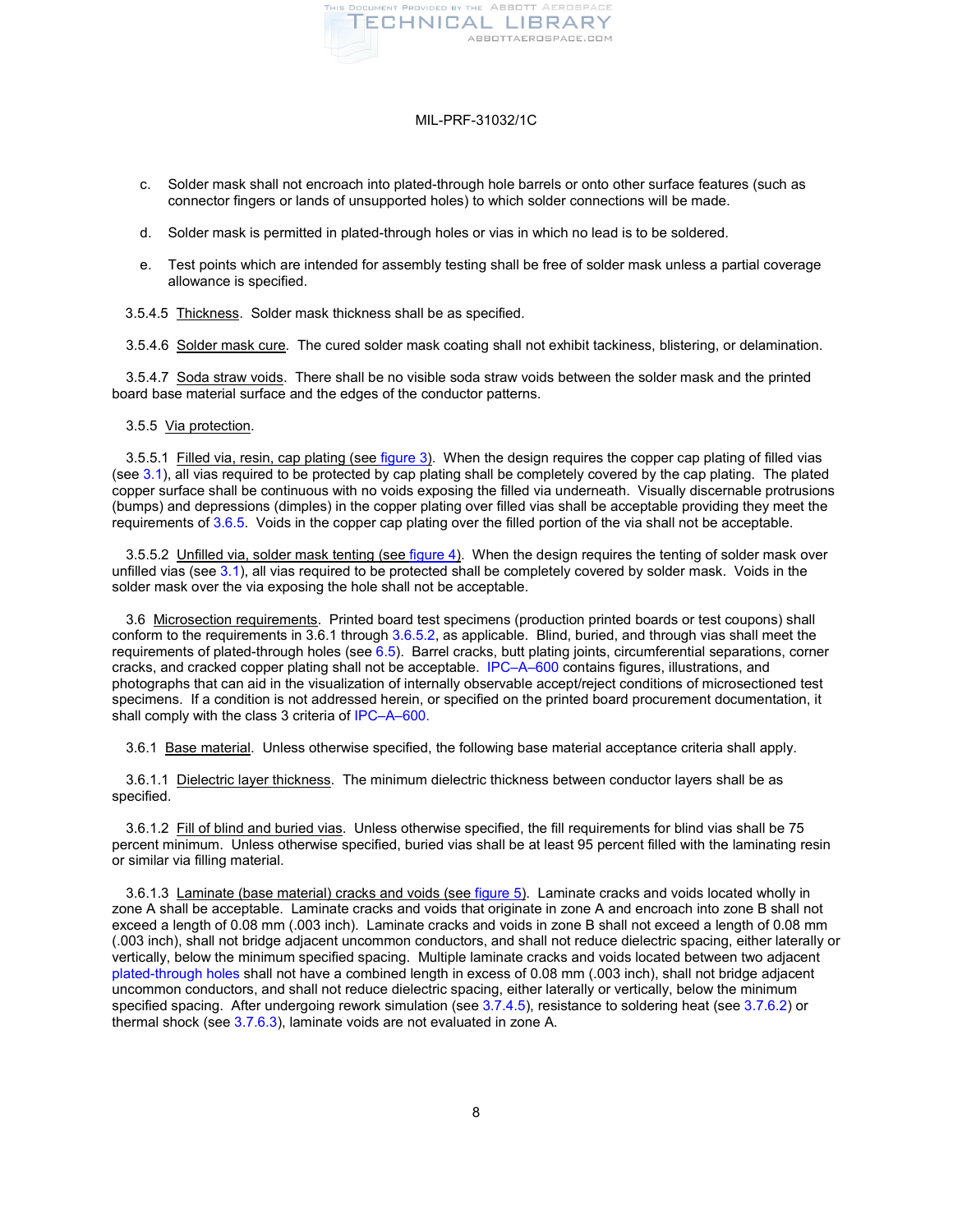

#### 3.6.1.4 Resin recession.

3.6.1.4.1 Stressed specimens (after rework simulation, resistance to soldering heat, or thermal shock testing). Resin recession at the outer surface of th[e plated-through hole](#page-22-3) barrel shall be permitted and is not cause for rejection.

3.6.1.4.2 Non-stressed specimens. Resin recession at the outer surface of the [plated-through hole](#page-22-3) barrel shall be permitted provided the maximum depth as measured from the barrel wall does not exceed .08 mm (.003 inch) and the resin recession on any side of the [plated-through hole](#page-22-3) does not exceed 40 percent of the cumulative base material thickness (sum of the dielectric layer thickness being evaluated) on the side of the [plated-through hole](#page-22-3) being evaluated.

## 3.6.2 Conductor pattern.

3.6.2.1 Conductor finish. Unless otherwise specified, the following conductor finish conditions specified shall apply.

3.6.2.1.1 Dewetting. For tin alloys, reflowed tin–lead, or solder coated surfaces, a maximum of five percent of conductors, ground, or voltage planes not used for solder connections shall meet the requirements of [J–STD–003](#page-1-4). dewetting is permitted on any conductive surface where a solder connection will be required. Dewetting on

3.6.2.1.2 Nonwetting. For tin alloys, reflowed tin–lead, solder coated surfaces, nonwetting is not permitted on any conductive surface where a solder connection will be required. Absence of solder on the vertical sides of lands shall be acceptable.

3.6.2.1.3 Thickness (plating or coating). The plating or coating thickness of the conductor finish shall be as specified.

3.6.2.2 Conductor thickness. The conductor thickness shall be as specified (see [3.1\)](#page-2-1).

3.6.2.2.1 Minimum thickness of metal foil with copper plating (typical of external multilayer and internal for sequential laminated multilayer designs). When a conductor thickness is specified, the conductor thickness (metal foil and copper plating) shall be equal to or greater than the specified thickness. When a conductor thickness with tolerance is specified, the conductor thickness (metal foil and copper plating) shall be within the specified tolerance for the specified thickness. If only a starting metal foil weight requirement is specified, the thickness limits for conductors with plating shall meet the class 3 requirements for "External conductor thickness after plating" table of [IPC–2221.](#page-1-1) If only final metal foil weight requirement is specified, the limits for minimum conductor thickness shall be as defined by the procuring activity.

3.6.2.2.2 Minimum thickness of metal foil (conductors without copper plating) (internal on multilayer designs). When a minimum conductor thickness is specified, the conductor thickness (metal foil only) shall be equal to or greater than the specified thickness. When a conductor thickness with tolerance is specified, the conductor thickness (metal foil only) shall be within the specified tolerance for the specified thickness. If only a starting metal foil weight requirement is specified, the limits for minimum internal layer foil thickness after processing shall be in accordance with "Internal layer foil thickness after processing" table of IPC-2221. If only final metal foil weight requirement is specified, the limits for minimum conductor thickness shall be as defined by the procuring activity.

3.6.2.3 Conductor width. The conductor width shall be as specified (see [3.1\)](#page-2-1).

3.6.2.4 Internal annular ring. The minimum internal annular ring shall be as specified.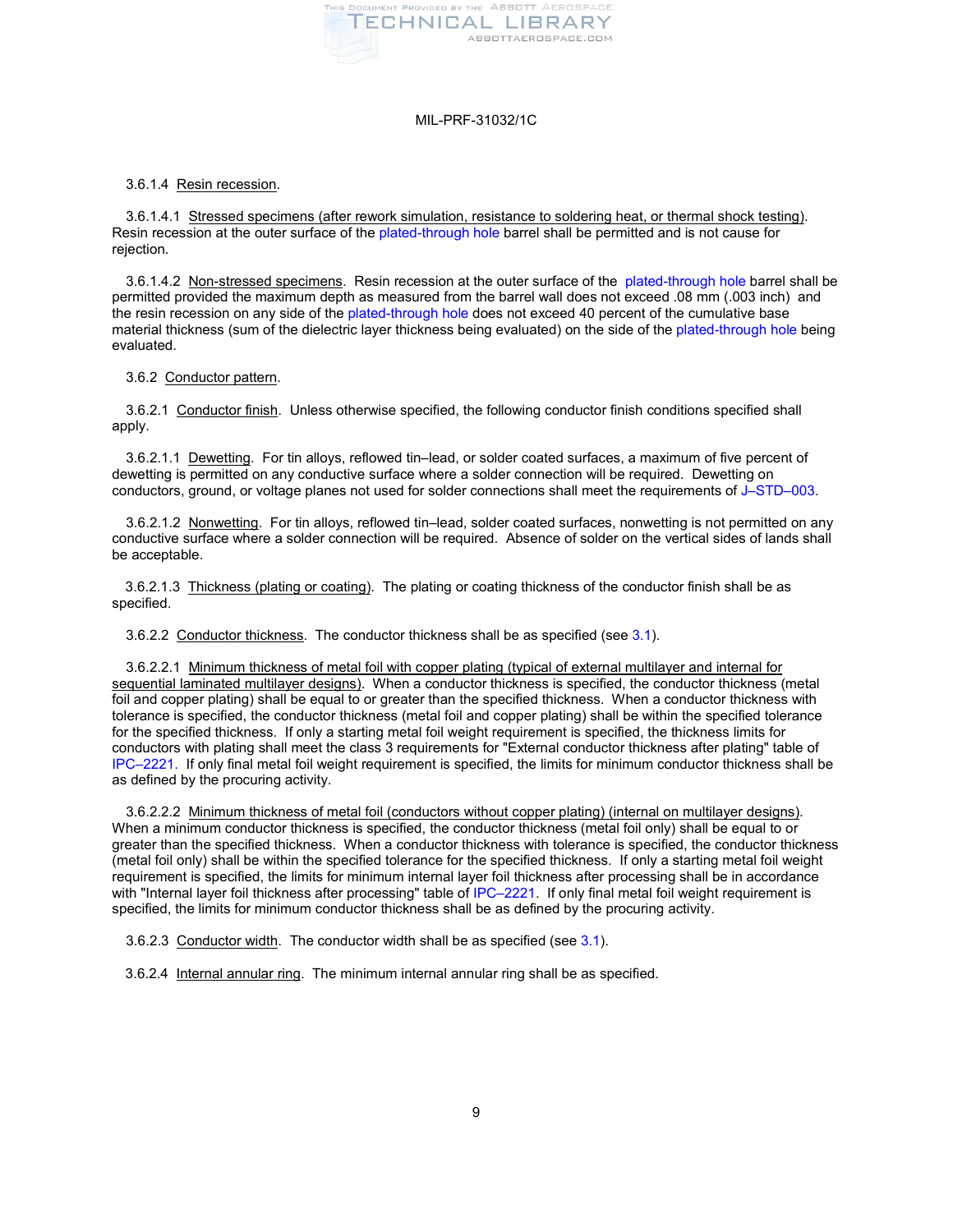

<span id="page-9-0"></span>3.6.2.5 Lifted lands (after rework simulation, resistance to soldering heat, or thermal shock) (se[e figure 6\)](#page-26-0). After undergoing rework simulation (see [3.7.4.5\)](#page-11-0), resistance to soldering heat (see [3.7.6.2\)](#page-12-0) or thermal shock (see [3.7.6.3\)](#page-13-0), the maximum allowed lifted land distance from the printed board surface plane to the outer lower edge of the land shall be the thickness (height) of the terminal area or land. The completed, non-stressed printed board shall not exhibit any lifted lands.

# 3.6.3 Hole preparation prior to metallization.

3.6.3.1 Desmear (smear removal). Th[e plated-through hole](#page-22-3) internal conductors shall be cleaned to be free of resin smear. When etchback is not specified, a negative etchback of 0.013 mm (.0005 inch) maximum shall be acceptable. Random tears or drill gouges which produce isolated areas where the smear removal depth limit is exceeded shall not be cause for rejection.

3.6.3.2 Etchback (when specified, se[e 3.1\)](#page-2-1). When specified, printed boards shall be etched back for the lateral removal of base material (resin, reinforcement material, and other constituents) from the internal conductors prior to plating. The etchback shall be effective on at least the top or bottom surface of each internal conductor. Negative etchback is not acceptable when etchback is specified. Unless otherwise specified, the etchback shall be 0.005 mm (.0002 inch) minimum and no greater than the specified minimum internal annular ring or 0.051 mm (.002 inch), whichever is less, when measured at the internal copper contact area protrusion.

3.6.4 [Plated-through hole](#page-22-3) plating. Unless otherwise specified, copper plating thickness applies to the hole wall, the hole knee, and the surface land of the [plated-through hole](#page-22-3) (see [figure 7\)](#page-26-1).

3.6.4.1 Copper plating thickness. Unless otherwise specified, the copper plating thickness shall be in accordance with the applicable design standard. Any hole wall copper plating thickness less than 80 percent of the specified thickness shall be treated as a void. Any 20 percent thickness reduction shall be non–continuous (isolated; not more than 10 percent of the composite board thickness).

<span id="page-9-1"></span>3.6.4.1.1 Copper plating voids. The copper plating in the [plated-through hole](#page-22-3) shall not exhibit any void in excess of the following:

- a. There shall be no more than one plating void for each panel, regardless of length or size.
- b. There shall be no plating void longer than five percent of the total printed board thickness.
- c. There shall be no plating voids evident at the interface of any internal conductive layer and plated hole wall.

Conductor finish plating or coating material between the base material and copper plating (i.e., behind the hole wall copper plating) is evidence of a void. Any [plated-through hole](#page-22-3) exhibiting this condition shall be counted as having one void for panel acceptance purposes.

3.6.4.1.2 Wrap copper plating (see figure[s 8](#page-27-0) an[d 9\)](#page-28-0). Unless otherwise specified, the wrap plating (plated–through hole surface and knee continuous copper plating) thickness shall be as specified (se[e 1.2.2\)](#page-0-0). The wrap plating shall not be reduced by more than 20 percent for grade A, 50 percent for grade B, and 80 percent for grade C of the specified wrap copper plating thickness due to planarization or other processing.

3.6.4.2 Conductive materials interfaces and separations. The term conductive interfaces shall be used to describe the junction between the hole wall plating or coating and the surfaces of internal and external layers of copper or metal foil. The interface between platings and coating (electroless copper, direct metallization copper, nonmetallic conductive coatings, or vacuum deposited copper, as applicable, and electrolytic copper, whether panel or pattern plated) shall also be considered a conductive interface.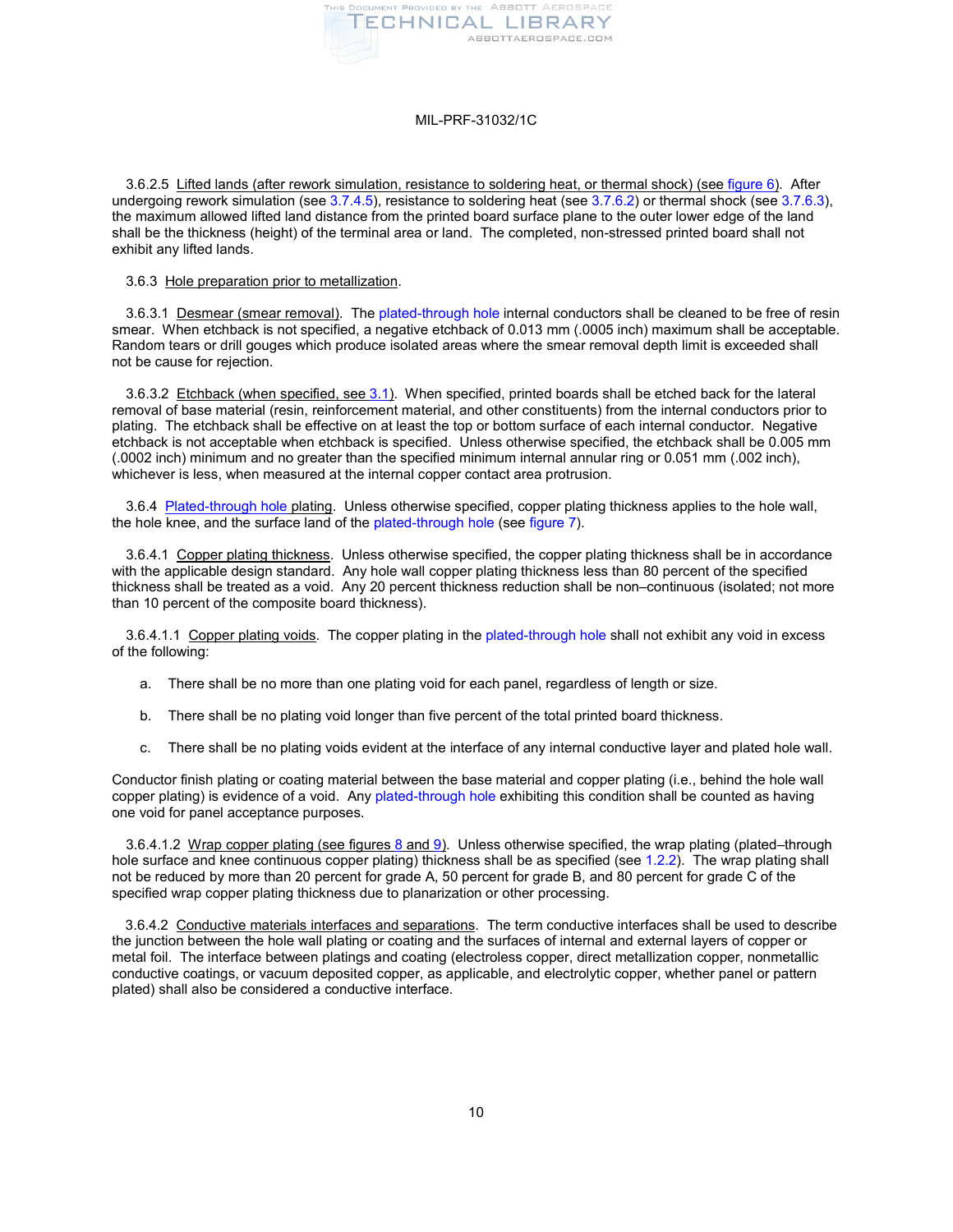

3.6.4.2.1 Copper to copper interfaces. Except along the vertical edge of the external copper foil (see [figure 10\)](#page-29-0), there shall be no separations or contamination between the hole wall copper conductive interfaces. Conductive interface separations along the vertical edge of the external copper foil shall be acceptable. Anomalies resulting from this separation shall not be cause for rejection.

3.6.4.2.2 Dissimilar metal interfaces. For printed board deigns containing conductor layers with dissimilar metals (such as copper–invar–copper), contamination at the conductive interface shall not exceed 20 percent of the thickness of the dissimilar metal. Conductive interface separations along the vertical edge of non–copper metals, such as the invar portion of copper–invar–copper, shall be acceptable to 20 percent of their thickness.

3.6.4.3 Miscellaneous hole and plating deficiencies. Nodules, plating folds, plating inclusions, or plated reinforcement material protrusions that project into the [plated-through hole](#page-22-3) copper plating shall be acceptable provided that the hole diameter and the copper thickness are not reduced below their specified limits. Butt plating joints, circumferential separations, corner cracks, and cracked plating shall not be acceptable.

3.6.4.4 Metallic cracks. There shall be no cracks in the platings, coatings, or internal conductive foils. Cracks are permissible in the external layer (outer) copper foil provided they do not extend into the plated copper.

3.6.4.5 Wicking. Wicking of copper plating extending 0.08 mm (.003 inch) into the base material shall be acceptable provided it does not reduce the conductor spacing below the minimum clearance spacing requirements specified.

# <span id="page-10-0"></span>3.6.5 Via cap plating.

3.6.5.1 Thickness. For designs that specify copper plating for via protection, the minimum via cap plating thickness over filled vias shall be as specified (see 3.1).

<span id="page-10-1"></span>3.6.5.2 Cap plating imperfections (see figures [11](#page-29-1) and [12\)](#page-30-0). When cap plating of a filled via is specified (see [3.1\)](#page-2-1), voids in the plating over the via fill shall not be acceptable. Separation of the via cap plating to via fill material shall be acceptable. Separation of the via cap plating to underlying plating shall not be acceptable. Depressions (dimples) below the surface of the land shall be no greater than 0.08 mm (.003 inch). Protrusions (bumps) of the cap plating above the surface of the land shall be no greater than 0.05 mm (.002 inch).

3.7 Performance requirements. The performance requirements specified in 3.7.1 throug[h 3.7.6.4.1](#page-13-1) shall be verified by the test methods detailed in [4.7.](#page-17-0) Unless otherwise specified by the Technical Review Board (TRB), test optimization in accordance with [MIL–PRF–31032](#page-1-0) may be used, but the printed boards shall meet all of the performance requirements specified and herein, regardless of the verification method used.

<span id="page-10-2"></span>3.7.1 External visual and dimensional acceptability (of printed boards). When examined as specified in [4.7.1,](#page-17-1) the printed boards shall conform to the acceptance requirements specified in [3.3](#page-2-2) (design)[, 3.4](#page-2-3) (material)[, 3.5](#page-2-4) (external visual and dimensional), [3.8](#page-13-2) (marking), an[d 3.9](#page-13-3) (workmanship), inclusive.

3.7.2 Destructive physical analysis (DPA) by microsectioning and evaluation of printed board test specimens. When printed board test specimens (completed printed boards, supporting test coupons, or qualification test specimens) are microsectioned and examined as specified i[n 4.7.2,](#page-17-2) the requirements specified in [3.1,](#page-2-1) [3.3,](#page-2-2) and [3.6](#page-7-1) shall be met. Microsections of non-stressed printed board test specimens shall be evaluated when the microsection examination of the stressed printed board test specimens suggest that a failure condition may exist in the completed boards (prior to being subjected to resistance to soldering heat testing).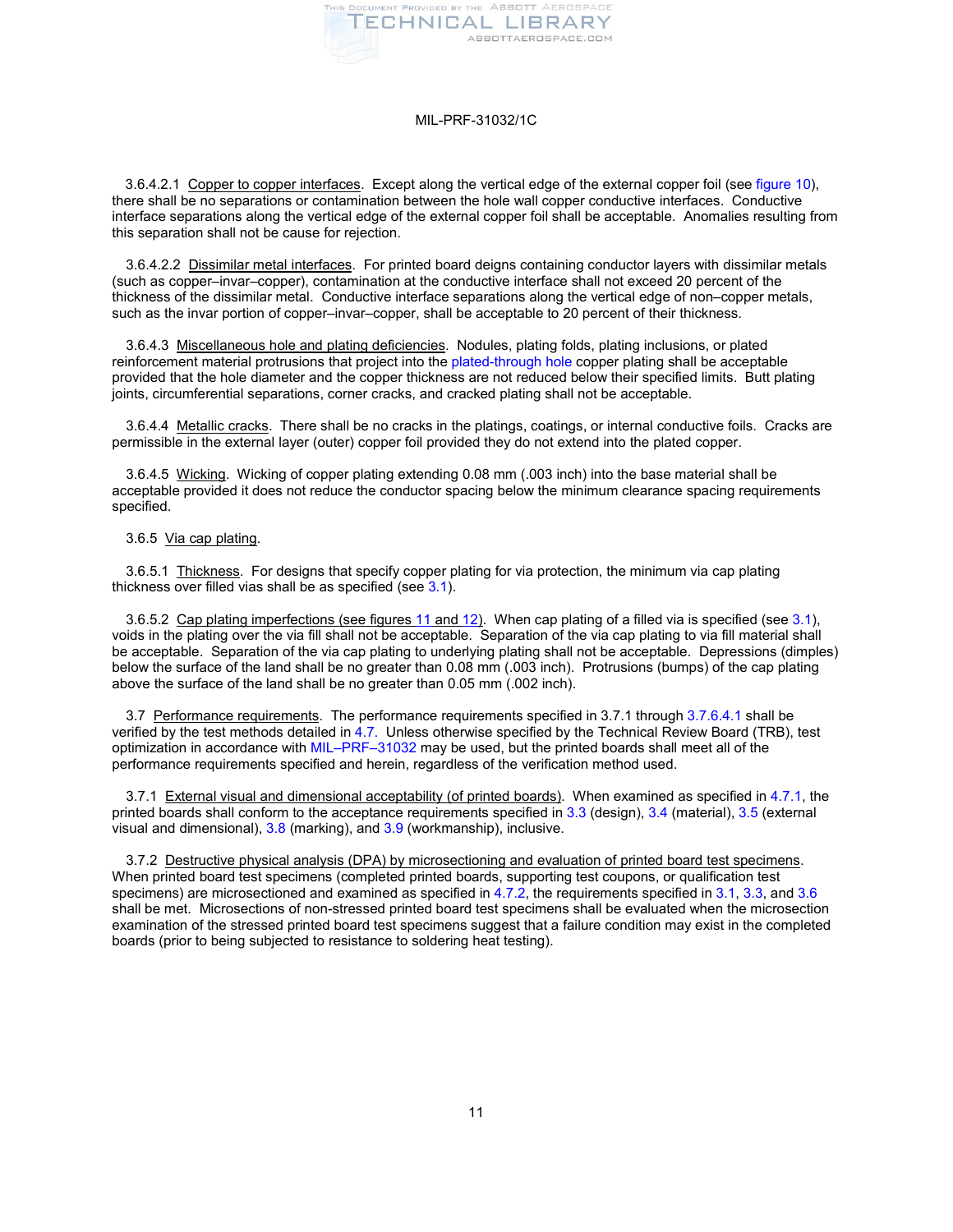

## 3.7.3 Chemical requirements.

3.7.3.1 Ionic contamination (cleanliness). When printed board test specimens are tested in accordance with 4.7.3.1, the levels of ionic contamination shall be in accordance with the requirements of 3.7.3.1.1 or 3.7.3.1.2, as applicable.

<span id="page-11-1"></span>3.7.3.1.1 Prior to the application of solder mask. Unless otherwise specified, prior to the application of solder mask, the level of ionic contamination shall not exceed 1.56 micrograms/square centimeter (10.06 micrograms/square inch).

<span id="page-11-8"></span>3.7.3.1.2 Completed printed boards (when specified, see [3.1](#page-2-1) and [6.2.1.a\)](#page-22-4). The levels of cleanliness for completed printed boards shall be as specified.

## 3.7.3.2 Copper plating characteristics.

<span id="page-11-6"></span>3.7.3.2.1 Elongation. When copper plating is tested in accordance with [4.7.3.2,](#page-18-0) the elongation shall be 12 percent minimum.

<span id="page-11-7"></span>3.7.3.2.2 Tensile strength. When copper plating is tested in accordance wit[h 4.7.3.3,](#page-18-1) the tensile strength shall be 248 MPa (36,000 psi) minimum.

#### 3.7.4 Physical requirements.

<span id="page-11-2"></span>3.7.4.1 Adhesion, marking. After marking is tested in accordance wit[h 4.7.4.1,](#page-19-0) any specified markings which are missing in whole or in part, faded, shifted (dislodged), or smeared to the extent that it is no longer legible shall constitute failure. A slight change in the color of ink or paint markings after the test shall be acceptable.

<span id="page-11-3"></span>3.7.4.2 Adhesion, plating. When tested as specified i[n 4.7.4.2,](#page-19-1) there shall be no part of the conductor pattern or copper plating protective finish (coating or plating) removed from the printed board test specimen except for those related to outgrowth, overhang, or slivers.

<span id="page-11-4"></span>3.7.4.3 Adhesion, solder mask (when applicable). When tested as specified in [4.7.4.3,](#page-19-2) the maximum percentage of cured solder mask lifted from the surface of the base material, conductors, and lands of the coated printed board test specimen shall not exceed the following limits:

- a. Bare copper or base material: Zero percent.
- b. Non-melting metals (e.g., gold or nickel plating): Five percent.
- c. Melting metals (e.g., tin-lead plating, solder coating, indium, bismuth, and others): Ten percent.

<span id="page-11-5"></span>3.7.4.4 Bow and twist. When printed boards are tested as specified in [4.7.4.4,](#page-19-3) the maximum limit for bow and twist shall be as specified.

<span id="page-11-0"></span>3.7.4.5 Rework simulation. After undergoing the test specified i[n 4.7.4.5,](#page-19-4) the printed board test specimens shall be microsectioned and inspected in accordance wit[h 4.7.2](#page-17-2) and the requirements specified in [3.6](#page-7-1) shall be met.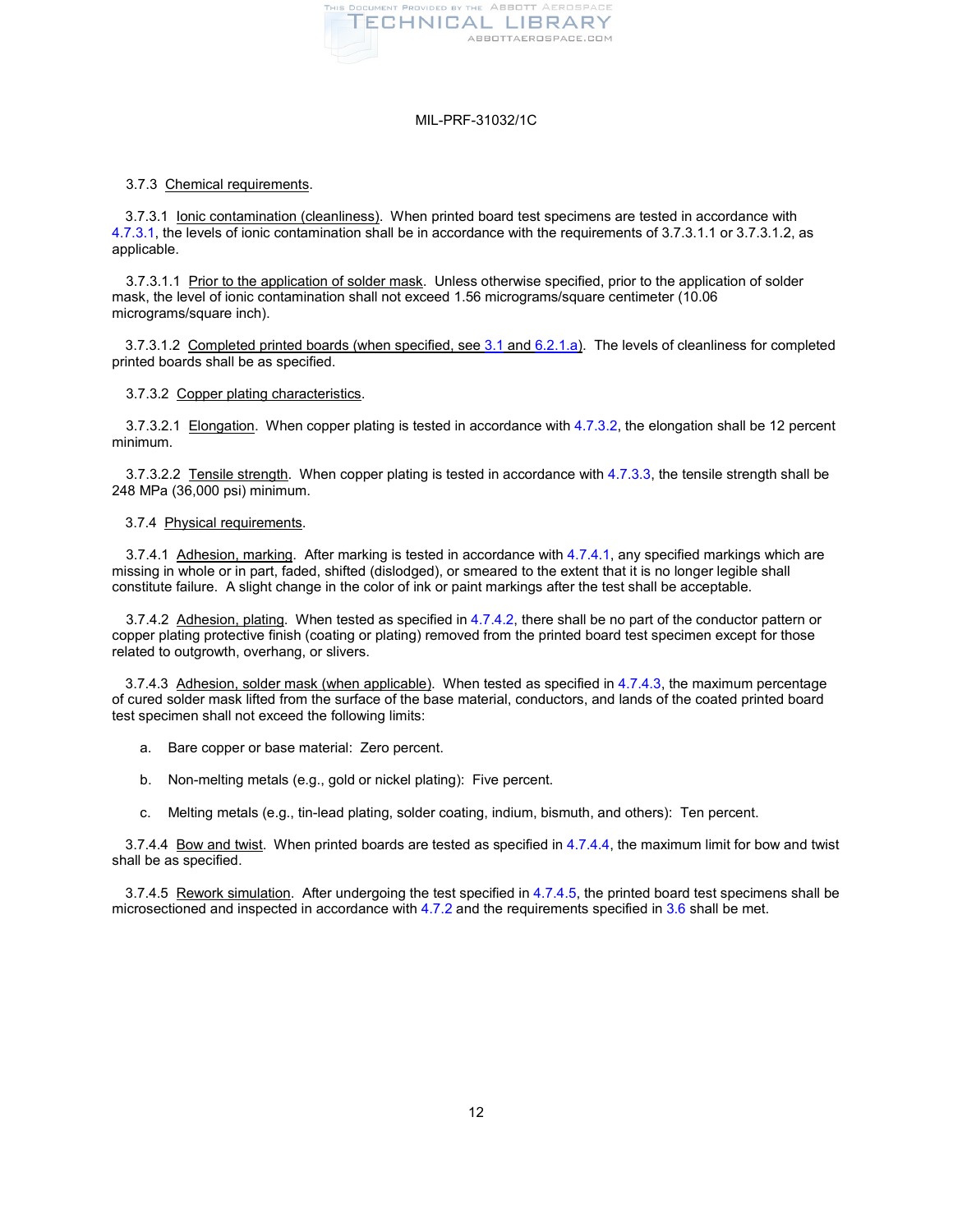

3.7.4.6 Solderability (see [6.2.1.b\)](#page-22-5). Printed board designs that do not require soldering to attach components (as in the case where press–fit components or wire bonding are used) do not require solderability testing. Printed boards that require soldering during assembly processes require solderability testing. Printed boards using only surface mount components do not require hole solderability testing. When required by the procurement documentation, accelerated conditioning for coating durability shall be in accordance with [J–STD–003.](#page-1-4) The default category of coating durability of [J–STD–003](#page-1-4) is category 2.

<span id="page-12-4"></span>3.7.4.6.1 Hole solderability. After undergoing the test specified in [4.7.4.6,](#page-19-5) the printed board test specimen shall conform to the class 3 acceptance criteria specified in [J–STD–003.](#page-1-4)

<span id="page-12-5"></span>3.7.4.6.2 Surface solderability. After undergoing the test specified in [4.7.4.6,](#page-19-5) the printed board test specimen shall conform to the class 3 acceptance criteria specified in [J–STD–003.](#page-1-4)

<span id="page-12-6"></span>3.7.4.7 Surface peel strength (for foil laminated construction only). When tested as specified i[n 4.7.4.7,](#page-19-6) the surface conductor shall yield an average peel strength greater than or equal to the values specified by the applicable base material specification. Unless otherwise specified, the peel strength shall correspond to "after thermal stress" condition, the foil profile, and the base material thickness over 0.50 mm (.0197 inch) values specified by the base material specification. When applicable, the foil type and starting weight, if addresses by the base material specification, shall apply. This requirement is only applicable to foil laminated printed boards that have surface conductors or surface mount lands. Printed wiring boards with no external circuitry (external terminal land or pads only) do not require peel strength testing.

3.7.5 Electrical requirements. If specified (see [3.1\)](#page-2-1), the use of indirect testing by signature comparison for continuity and isolation may be used for production screening.

<span id="page-12-2"></span>3.7.5.1 Continuity. When tested in accordance with [4.7.5.1](#page-20-0) o[r 4.7.5.2,](#page-20-1) the resistance between the end–points of conductor patterns within a network of conductors shall be as specified (see [3.1\)](#page-2-1). If no resistance limit is specified, there shall be no circuit whose resistance exceeds 10 ohms. For referee purposes, 0.5 ohm maximum for each 25.0 mm (.98 inch) of circuit length shall apply. Conductor patterns that consist of long runs of narrow conductors or short runs of very wide conductors may increase or decrease the resistance. The acceptability of these type of circuit patterns, of controlled impedance nets, or of embedded resistive patterns shall be as specified.

<span id="page-12-3"></span>3.7.5.2 **Isolation (circuit shorts)**. When tested as specified in [4.7.5.1](#page-20-0) or [4.7.5.2,](#page-20-1) the insulation resistance between mutually isolated conductors shall be as specified (se[e 3.1\)](#page-2-1). Unless otherwise specified, for production printed boards, the insulation resistance shall be greater than 2 megohms.

#### 3.7.6 Environmental requirements.

<span id="page-12-7"></span>3.7.6.1 Moisture and insulation resistance. When tested as specified in [4.7.6.1,](#page-20-2) the printed board test specimen shall have a minimum of 500 megohms of resistance between conductors. After the test, the printed board test specimen shall not exhibit blistering, measling, or delamination in excess of that allowed i[n 3.5.1.](#page-2-5)

#### <span id="page-12-0"></span>3.7.6.2 Resistance to soldering heat.

<span id="page-12-1"></span>3.7.6.2.1 Solder float thermal stress (for through hole designs). After undergoing the test specified i[n 4.7.6.2.1,](#page-20-3) the printed board test specimen shall be inspected in accordance with [4.7.2.1](#page-17-3) and shall meet the requirements of [3.1,](#page-2-1) [3.3,](#page-2-2) and [3.6.](#page-7-1)

<span id="page-12-8"></span>3.7.6.2.2 Convection air oven solder reflow thermal stress (for surface mount designs). After undergoing the test specified i[n 4.7.6.2.2,](#page-20-4) the printed board test specimen shall be inspected in accordance wit[h 4.7.2.1](#page-17-3) and shall meet the requirements of [3.1,](#page-2-1) [3.3,](#page-2-2) an[d 3.6.](#page-7-1)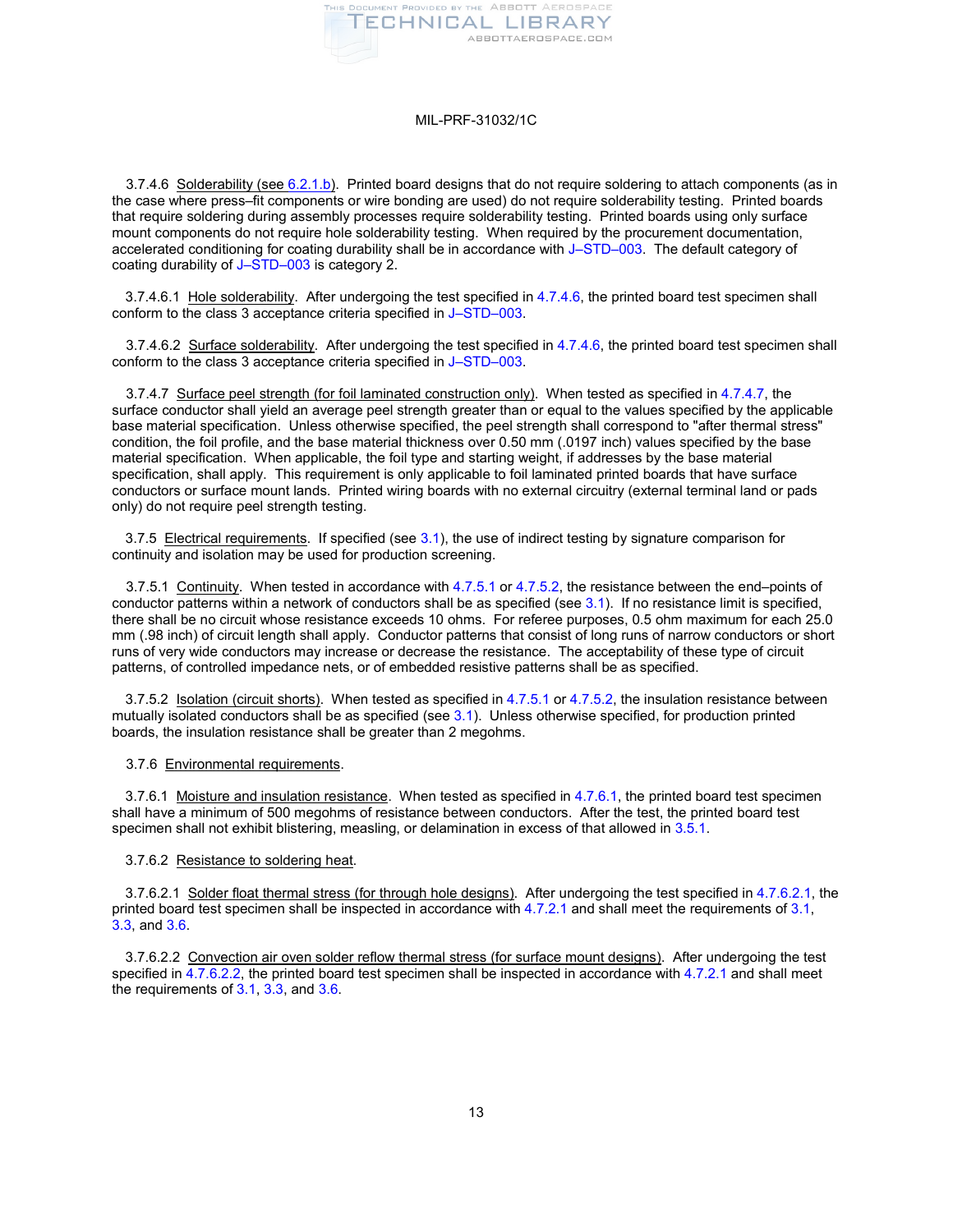

<span id="page-13-0"></span>3.7.6.3 Thermal shock. After undergoing the test specified i[n 4.7.6.3,](#page-20-5) the printed board test specimens shall meet the following requirements:

- a. Visual inspection: When inspected as specified in [4.7.1,](#page-17-1) there shall be no evidence of plating cracks, blistering, crazing, or delamination in excess of that allowed in [3.5.](#page-2-4)
- b. Resistance change: The change in resistance between the first high temperature cycle and the last high temperature cycle shall not be more than 10 percent.
- c. DPA by microsectioning: The printed board test specimen shall be vertically cross sectioned and inspected in accordance with  $4.7.2.1$  and the requirements specified in  $3.1, 3.3$ , and  $3.6$  shall be met.

## <span id="page-13-4"></span>3.7.6.4 Temperature cycling.

<span id="page-13-1"></span>3.7.6.4.1 Direct current induced. After undergoing the test specified in [4.7.6.4.1,](#page-20-6) the printed board test specimens shall meet the following requirements: For capability verification inspection testing, the following conditions shall apply:

- a. Number of samples: Six.
- b. Test temperature: 150 degrees Celsius.
- c. Resistance change: Ten percent.
- d. Maximum number of cycles: 250 for each 24 hour period.
- e. Data collection frequency: Ten cycles.
- f. Cooling ratio: 0.66.
- g. Table selection: System.
- <span id="page-13-2"></span>3.8 Marking.

3.8.1 Product identification and traceability. Product identification and traceability marking shall be in accordance with [MIL–PRF–31032.](#page-1-0)

3.8.2 Marking legibility. After any, or all tests, marking that is either etched, screened, or ink stamped shall comply with the class 3, acceptable conditions detailed in [IPC–A–600.](#page-1-3)

<span id="page-13-3"></span>3.9 Workmanship. Printed boards shall be processed in such a manner as to be uniform in quality and shall be free from defects that will affect life, serviceability, or appearance.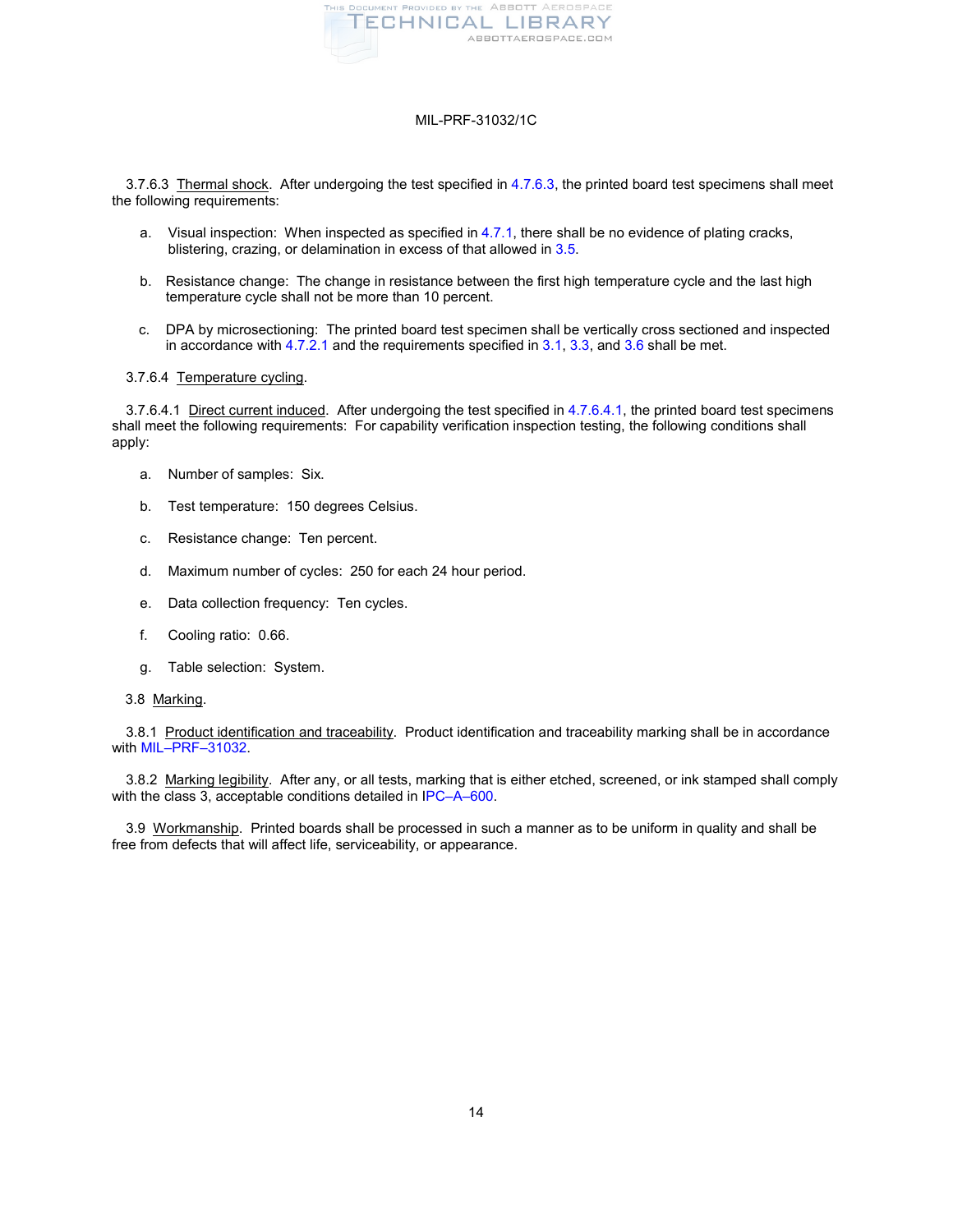

## <span id="page-14-0"></span>4. VERIFICATION

4.1 Classification of inspections. The inspection requirements specified herein are classified as follows:

- a. Qualification inspection (see [4.2\)](#page-14-1).
- b. Conformance inspection (se[e 4.3](#page-14-2) and [tables I](#page-15-0) and [II\)](#page-16-0).
- c. Capability verification inspection (se[e 4.6\)](#page-16-1).

4.1.1 Sampling and inspection. Sampling and inspection shall be in accordance with [MIL–PRF–31032,](#page-1-0) and as specified herein.

4.1.2 Standard test and inspection conditions. Unless otherwise specified by the applicable test method or procedure, inspections and tests may be performed at ambient conditions.

<span id="page-14-1"></span>4.2 Qualification inspection. Unless otherwise specified by the TRB approved qualification test plan, qualification inspection shall be in accordance with [MIL–PRF–31032](#page-1-0) and as specified herein.

4.2.1 Qualification test vehicles. The qualification test vehicle(s) to be subjected to qualification inspection shall be in accordance with the TRB approved qualification test plan and the applicable qualification test vehicle specification(s).

4.2.1.1 Sample. The number of qualification test vehicle(s) to be subjected to qualification inspection shall be in accordance with TRB approved qualification test plan.

4.2.2 Test routine. The qualification test vehicle(s) shall be subjected to the inspections and tests specified in [tables I](#page-15-0) and [II](#page-16-0) in addition to thermal shock in accordance wit[h 3.7.6.3](#page-13-0) and [4.7.6.3.](#page-20-5)

4.2.3 Qualification by similarity. A production lot may be considered qualified by similarity if the dimensional parameters are within twenty-five percent of those currently qualified and the processing steps used are a set or subset of those processes used for a previous qualified technology. When producing printed board designs that exceed the currently qualified process limits, the TRB shall review and approve the final product.

<span id="page-14-2"></span>4.3 Conformance inspection. Conformance inspection shall be in accordance with [MIL–PRF–31032](#page-1-0) and shall consist of lot conformance inspection (see 4.4) and periodic conformance inspection (see [4.5\)](#page-16-2).

4.4 Lot conformance inspection. Lot conformance inspection shall be in accordance with [MIL–PRF–31032](#page-1-0) and [table I](#page-15-0) herein. Panels and printed boards to be delivered in accordance with this specification shall have been subjected to and passed all applicable inspections and tests of [table I](#page-15-0) prior to delivery of product. Lot conformance inspection testing by subgroup or within a subgroup may be performed in any sequence.

4.4.1 Subgroup 1 inspections (panel acceptance). The panel acceptance test shall be in accordance with [MIL–PRF–31032,](#page-1-0) and as specified in [table I,](#page-15-0) subgroup 1.

4.4.1.1 Sampling, type 3 designs. A minimum of two test coupons (one A and one B test coupon) for each completed panel shall be subjected to the resistance to soldering heat test for type 3 designs. The two test coupons shall be taken from opposite corners of the panel. After the test, one of the test coupons shall be microsectioned in the panel's length (X direction) and the other shall be microsectioned along the panel's width (Y direction).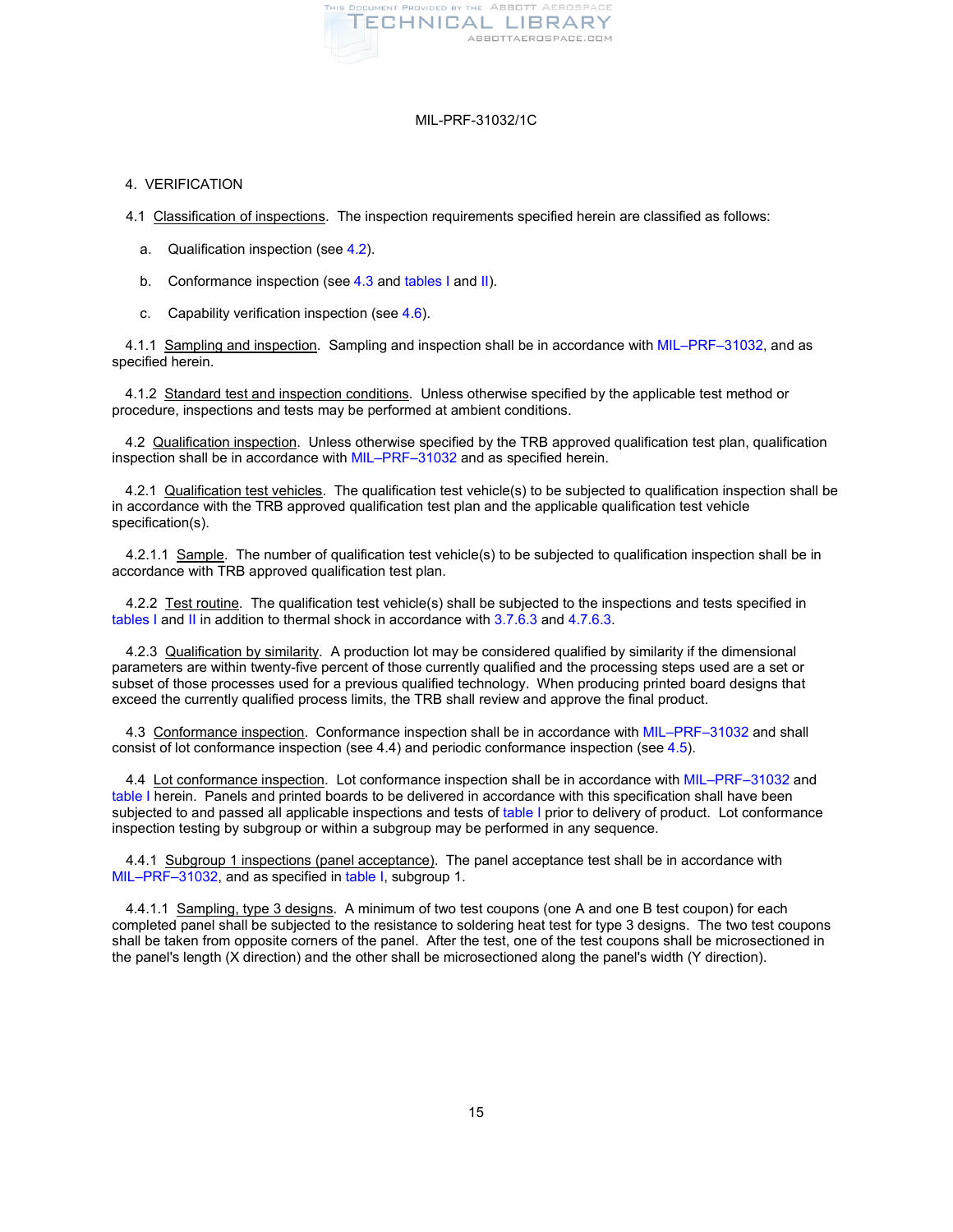

| Inspection                                                                                                        | Requirement<br>paragraph                 | Method<br>paragraph                      | Specimen to test 1/ |                     |                                  |                                  | Sample plan 2/                                                      |
|-------------------------------------------------------------------------------------------------------------------|------------------------------------------|------------------------------------------|---------------------|---------------------|----------------------------------|----------------------------------|---------------------------------------------------------------------|
|                                                                                                                   |                                          |                                          | <b>PWB</b>          | <b>THM</b>          | <b>SMT</b>                       | <b>MIX</b>                       |                                                                     |
| Subgroup 1 (panel acceptance)                                                                                     |                                          |                                          |                     |                     |                                  |                                  | See 4.4.1.1 and                                                     |
| Solder float thermal stress                                                                                       | 3.7.6.2.1                                | 4.7.6.2.1                                |                     | A and B             | A and B                          | A and B                          | 4.4.1.2                                                             |
| Subgroup 2 (100 percent)                                                                                          |                                          |                                          |                     |                     |                                  |                                  |                                                                     |
| Continuity<br>Isolation (circuit shorts)                                                                          | 3.7.5.1<br>3.7.5.2                       | 4.7.5.1<br>4.7.5.1                       | X<br>X              |                     |                                  |                                  | 100 percent<br>100 percent                                          |
| Subgroup 3a (Sample)                                                                                              |                                          |                                          |                     |                     |                                  |                                  |                                                                     |
| External visual and dimensional<br>acceptability 3/ 4/                                                            | 3.7.1                                    | 4.7.1                                    | X                   |                     |                                  |                                  | Plan BH                                                             |
| Subgroup 3b (Sample)                                                                                              |                                          |                                          |                     |                     |                                  |                                  |                                                                     |
| Chemical:<br>lonic contamination 5/                                                                               | 3.7.3.1.1                                | 4.7.3.1                                  | X                   |                     |                                  |                                  | Plan BN or TN 6/                                                    |
| Subgroup 3c (Sample)                                                                                              |                                          |                                          |                     |                     |                                  |                                  |                                                                     |
| Physical:<br>Adhesion, marking<br>Adhesion, plating 8/<br>Adhesion, solder mask<br>Bow and twist<br>Solderability | 3.7.4.1<br>3.7.4.2<br>3.7.4.3<br>3.7.4.4 | 4.7.4.1<br>4.7.4.2<br>4.7.4.3<br>4.7.4.4 | X.<br>X<br>X<br>X   | $\frac{7}{10}$<br>G | $\frac{7}{1}$<br>G $\frac{9}{2}$ | $\frac{7}{1}$<br>G $\frac{9}{1}$ | Plan BH or TJ 6/<br>Plan BH or TJ 6/<br>Plan BH or TJ 6/<br>Plan BH |
| Hole<br>Surface                                                                                                   | 3.7.4.6.1<br>3.7.4.6.2                   | 4.7.4.6<br>4.7.4.6                       |                     | S or A              | C or M                           | S or A<br>C or M                 | 110/<br><b>IPlan TJ</b>                                             |

## <span id="page-15-0"></span>TABLE I. Lot conformance inspection.

1/ Test coupons are in accordance with [IPC–2221.](#page-1-1) PWB is a production board; THM is a through-hole mount test coupon; SMT is a surface mount test coupon; MIX is for printed board designs containing both through-hole and surface mount components test coupon.

2/ Se[e MIL–PRF–31032](#page-1-0) for  $C = 0$  sampling plans.

 $\overline{3}$ / Design [\(3.3\)](#page-2-2), conductor spacing [\(3.5.2.4.1\)](#page-5-0), conductor width [\(3.5.2.4.2\)](#page-5-1), conductor imperfections [\(3.5.2.3\)](#page-4-1) and workmanship [\(3.9\)](#page-13-3) shall be inspected on both the internal layers containing conductors prior to lamination and the completed printed board.

 $4/$  Surface imperfections [\(3.5.1.2\)](#page-3-0) and subsurface imperfections [\(3.5.1.3\)](#page-3-1) shall be inspected prior to solder mask application.

5/ Inspection shall be performed prior to solder mask application. Additional inspections on completed printed boards may be specified.

 $6/$  Test coupon, production panel, or production printed board, manufacturer option.

7/ Se[e 4.7.4.1](#page-19-0) for test specimen description and quantity.

8/ All surface platings or coatings shall be inspected.

 $\frac{9}{10}$  The "T" test coupon shall be used when production printed boards have tented via holes.<br>10/ When using the "S" test coupon, the number of samples to be tested shall be based on a

10/ When using the "S" test coupon, the number of samples to be tested shall be based on a statistical sample of the inspection panels in the lot using plan TJ. When using the "A" test coupon, the number of samples to be tested shall be based on the same statistical sample as the "S" test coupon, but a multiple of 4 shall be applied to the resulting sample size. The "A" test coupons shall be selected in groups of 4, taken from the same inspection panel.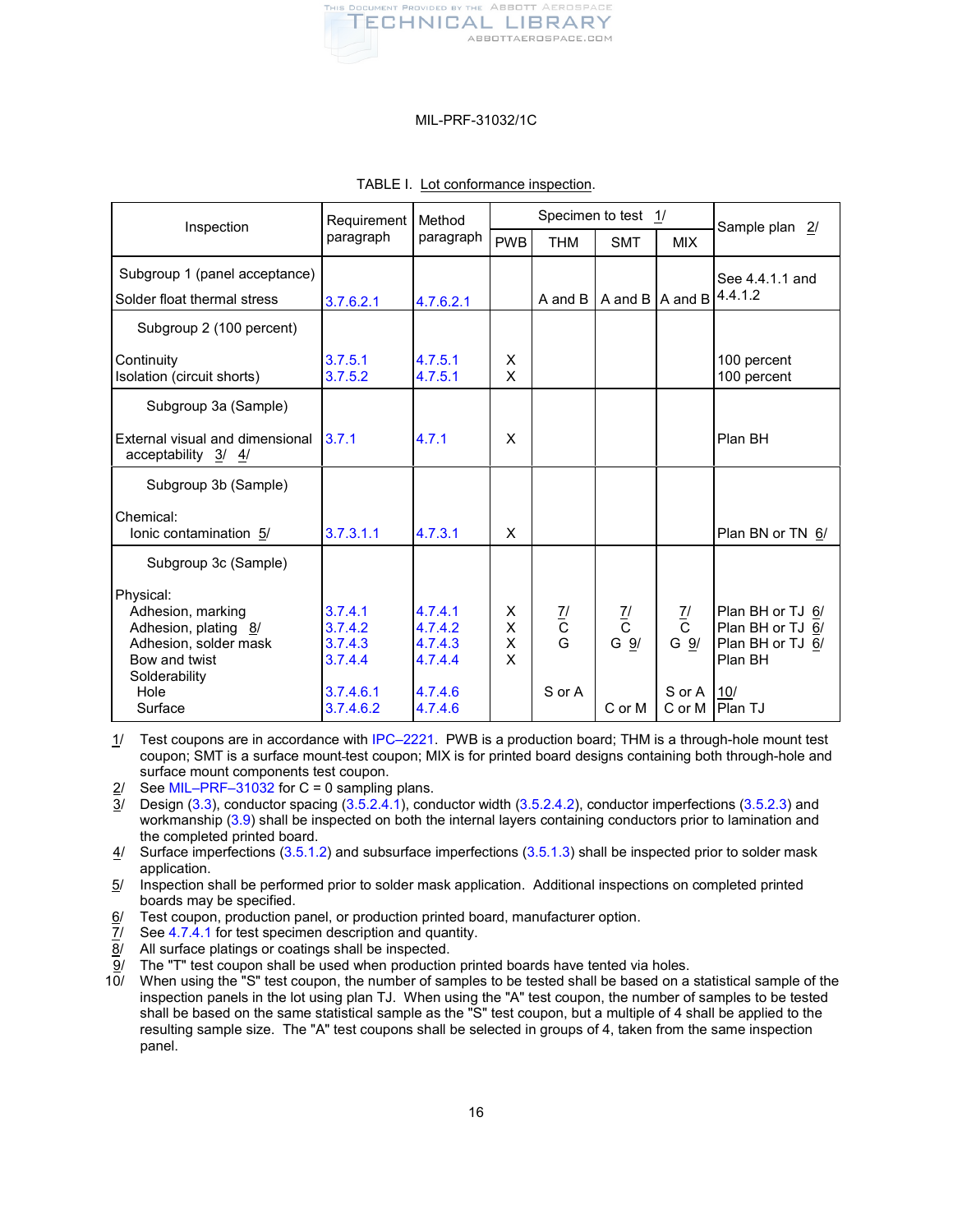

4.4.1.2 Sampling, type 4 designs. In addition to the sampling required in 4.4.1.1, type 4 printed boards shall have, for each additional copper plating process used, one additional resistance to soldering heat stressed coupon microsectioned for each panel. See [6.5](#page-22-2) for additional guidance.

4.4.1.3 Percent defective allowable (PDA) limits. The PDA limits for panel acceptance shall be 32 percent.

4.4.1.4 Failure mode observations. If the results of DPA by microsectioning and evaluation of test specimens indicate a potential failure mode in the non-stressed printed board test specimens (i.e., propagation of subsurface imperfections, lifted lands within post-resistance to soldering heat acceptance criteria, or other indicators), additional cross sections and microsection examination of non-stressed test specimens shall be performed.

4.4.2 Subgroup 2 inspections (100 percent inspections). The subgroup 2 inspections shall be in accordance with [MIL–PRF–31032,](#page-1-0) and as specified in [table I,](#page-15-0) subgroup 2.

4.4.2.1 PDA limits. The PDA limits for subgroup 2 inspections shall be 50 percent.

4.4.3 Subgroup 3 inspections (sample). Panels and printed boards to be delivered in accordance with this specification shall have been subjected to and passed all the inspections o[f table I,](#page-15-0) subgroups 3a, 3b, and 3c.

4.4.3.1 Sampling. A sample of printed boards (or test coupons that represent the printed boards) shall be randomly selected from each inspection lot.

4.4.3.2 PDA limits. When 100 percent of a production lot is inspected, either in lieu of sampling or due to rejection of a sample inspection lot, the PDA limits for this 100 percent inspection shall be 50 percent.

<span id="page-16-2"></span>4.5 Periodic conformance inspection. Periodic conformance inspection shall be in accordance with TRB approved periodic conformance inspection plan or table II herein.

| Inspection                            | Requirement<br>paragraph | Method<br>paragraph | Frequency |
|---------------------------------------|--------------------------|---------------------|-----------|
| Elongation 1/                         | 3.7.3.2.1                | 4.7.3.2             | Monthly   |
| Tensile strength 1/                   | 3.7.3.2.2                | 4.7.3.3             | Monthly   |
| Surface peel strength 2/              | 3.7.4.7                  | 4.7.4.7             | Monthly   |
| Rework simulation 3/                  | 3.7.4.5                  | 4.7.4.5             | Monthly   |
| Moisture and insulation resistance 3/ | 3.7.6.1                  | 4.7.6.1             | Monthly   |

<span id="page-16-0"></span>

|  |  | TABLE II. Periodic conformance inspection baseline test coverage. |  |
|--|--|-------------------------------------------------------------------|--|
|--|--|-------------------------------------------------------------------|--|

 $\frac{1}{2}$  A minimum of ten test specimens (five lengthwise and five crosswise) shall be inspected.<br> $\frac{1}{2}$  A minimum of eight test specimens (four each from two lots) shall be inspected.

 $2/$  A minimum of eight test specimens (four each from two lots) shall be inspected.<br>3/ A minimum of two test specimens shall be inspected.

A minimum of two test specimens shall be inspected.

<span id="page-16-1"></span>4.6 Capability verification inspection. Capability verification inspection shall be in accordance with the TRB approved capability verification inspection plan. The frequency of this verification shall be as a minimum every 2 years. Each base material type qualified shall be verified. The following tests and inspections should be considered when accomplishing capability verification inspection: Thermal shock (se[e 3.7.6.3](#page-13-0) and [4.7.6.3\)](#page-20-5), convection air oven solder reflow thermal stress (se[e 3.7.6.2.2](#page-12-8) an[d 4.7.6.2.2\)](#page-20-4) and direct current induced thermal cycling (see [3.7.6.4](#page-13-4) and [4.7.6.4\)](#page-20-7).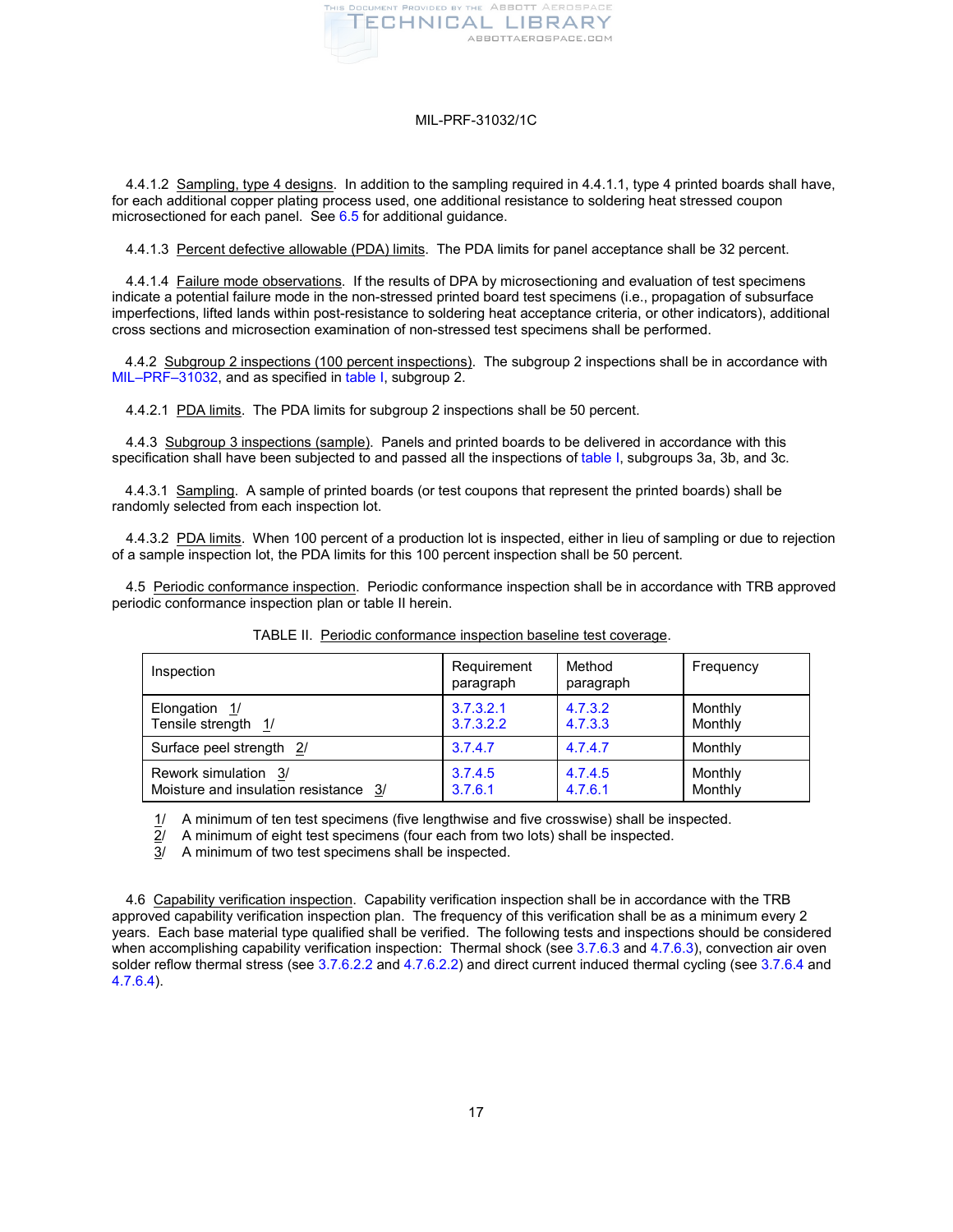

## <span id="page-17-0"></span>4.7 Methods of inspection.

#### <span id="page-17-1"></span>4.7.1 Acceptability verification.

4.7.1.1 Visual inspection. The visual features of the printed board specimen shall be inspected in accordance with test method numbe[r 2.1.8 of IPC–TM–650,](http://www.ipc.org/contentpage.aspx?PageID=4.1.0.1.1.1) except that the magnification shall be 1.75x (3 diopters), minimum. If confirmation of a suspect defect cannot be determined at 1.75x, it shall be verified at progressively higher magnifications, up to 30x.

4.7.1.2 Dimensional inspection. The dimensional features of the printed board test specimen shall be inspected using test method numbers [2.2.1 and 2.2.2 of IPC–TM–650,](http://www.ipc.org/contentpage.aspx?PageID=4.1.0.1.1.2) as applicable. Referee inspection needed to confirm a suspected defect of the printed board test specimen features shall be accomplished at a magnification of up to 30X, as applicable to confirm the suspected defect.

<span id="page-17-4"></span>4.7.1.3 Alternate plating and coating measurement techniques. When a conductor surface finish plating or coating thickness is below 0.00125 mm (.00005 inch), the thickness measurements shall be performed in accordance with one of the following procedures:

- a. [ASTM B567,](#page-1-5) measurement of thickness by the beta backscatter method.
- b. [ASTM B568,](#page-1-6) measurement of thickness by X–ray spectrometry.

## <span id="page-17-2"></span>4.7.2 DPA by microsection evaluation.

<span id="page-17-3"></span>4.7.2.1 Microsection preparation. Microsection preparation shall be accomplished by using methods in accordance with either test method numbers [2.1.1 or 2.1.1.2 of IPC–TM–650.](http://www.ipc.org/contentpage.aspx?PageID=4.1.0.1.1.1) Automatic microsectioning techniques may be used in lieu of IPC–TM–650 methods. The following details shall apply:

- a. Number of holes for each specimen. A minimum of at least three plated holes cross sectioned vertically shall be made for each test specimen required. Each side of the three plated holes shall be viewed independently. If more than three plated holes are in a row on a test specimen, as with the A/B coupon design, all plated holes in the row shall be evaluated.
- b. Accuracy. The plated holes to be evaluated on each test specimen shall be sectioned, ground, and polished to within ±10 percent of the center of the drilled diameter of the hole.
- c. Pre–microetch evaluations. The plated holes shall be evaluated for plating separations prior to microetching.
- d. When more than two test specimens are contained in a mount (coupon–stacking or gang mounting), the following shall apply:
	- (1) The test specimens shall not be in direct contact with any other specimen in the mount. The recommended minimum distance between test specimens in a mount is 0.025 mm (.010 inch).
	- (2) The traceability requirements of [MIL–PRF–31032](#page-1-0) shall apply.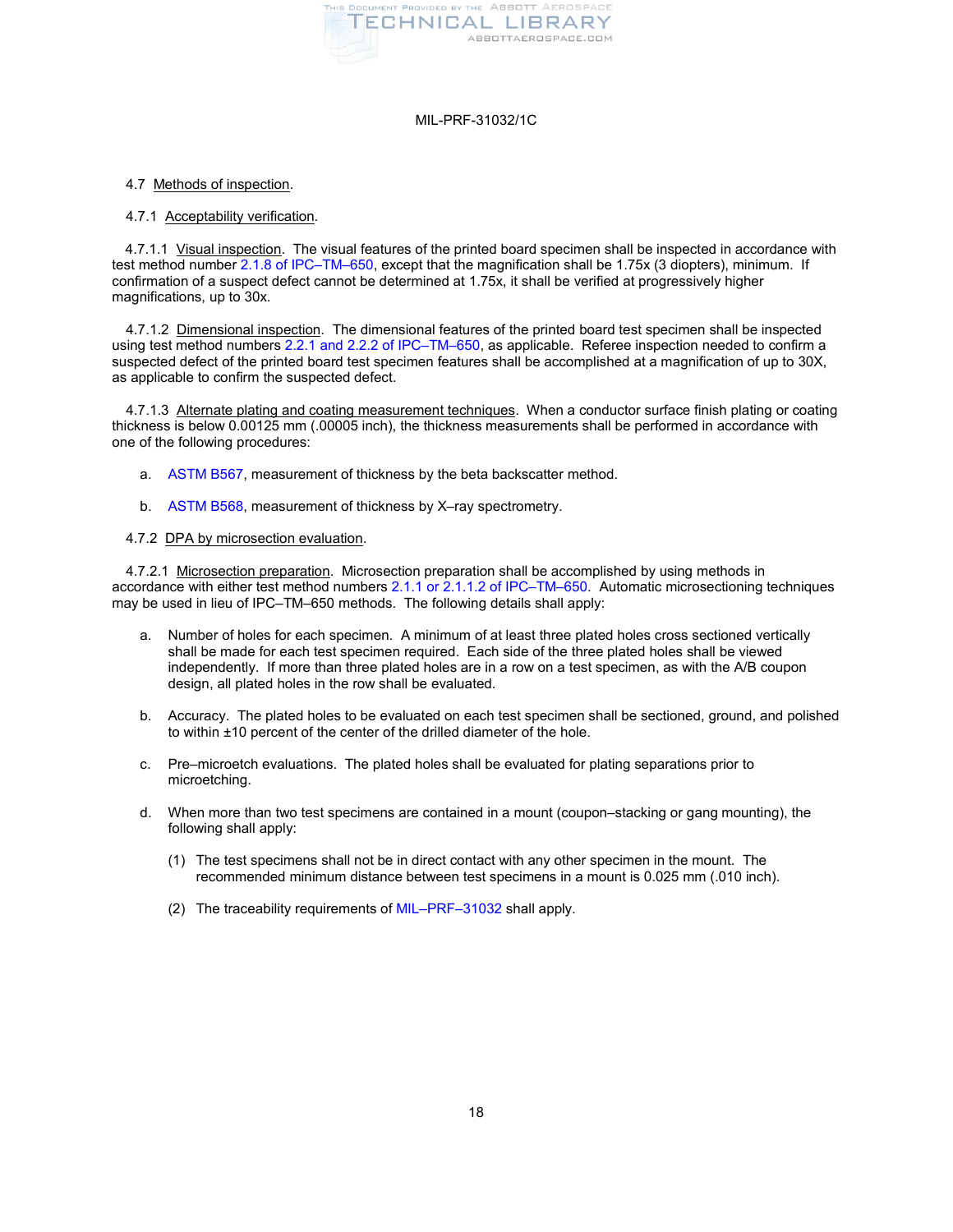

4.7.2.2 Microsection examination and inspection. Microsection examination and inspection shall be accomplished in accordance with test method number [2.2.5 of IPC–TM–650](http://www.ipc.org/contentpage.aspx?PageID=4.1.0.1.1.2) to evaluate characteristics such as dielectric spacing, etchback, plating thickness, foil thickness, and so forth, in plated holes. If more than three plated holes are in a row on a test specimen, all holes in the row shall be evaluated. The following details shall apply:

- a. Magnifications. The test specimens shall be inspected at the magnification specified in test method number [2.2.5 of IPC–TM–650.](http://www.ipc.org/contentpage.aspx?PageID=4.1.0.1.1.2) Referee inspections shall be accomplished at a magnification of 200 to 400X ±5 percent.
- b. Evaluations. The plated holes shall be evaluated for plating separations both prior to and after microetching. Pre– and post–microetching evaluations for the criteria of [3.1,](#page-2-1) [3.3,](#page-2-2) and [3.6](#page-7-1) shall be accomplished at magnifications specified above.
- c. Measurements. Thickness measurements shall be averaged from at least three determinations for each side of the plated hole. Isolated thick or thin sections shall not be used for averaging; however, isolated areas of reduced copper thickness shall be measured and evaluated to the copper plating void rejection criteria specified in [3.6.4.1.1.](#page-9-1)

EXAMPLE: The copper plating thickness of the plated–through hole wall shall be determined from the average of three measurements, approximately equally spaced, taken on each side of the hole.

d. Plating thicknesses below 0.00125 mm (.00005 inch) shall not be measured using metallographic techniques. Platings and coatings less than the metallographic limit shall be evaluated using the alternate measurement techniques o[f 4.7.1.3.](#page-17-4)

## 4.7.3 Chemical test methods.

<span id="page-18-2"></span>4.7.3.1 Ionic contamination. The printed board specimen shall be inspected for ionic contamination in accordance with test method number [2.3.25 of IPC–TM–650.](http://www.ipc.org/contentpage.aspx?PageID=4.1.0.1.1.3)

<span id="page-18-0"></span>4.7.3.2 Elongation of copper. The test for elongation of copper shall be performed in accordance with test method number [2.4.18.1 of IPC–TM–650.](http://www.ipc.org/contentpage.aspx?PageID=4.1.0.1.1.4) The travel speed of testing shall be 50.0 mm ±1.0 mm (1.97 ±.03 inches) for each minute.

<span id="page-18-1"></span>4.7.3.3 Tensile strength of copper. The test for tensile strength of copper shall be performed in accordance with test method numbe[r 2.4.18.1 of IPC–TM–650](http://www.ipc.org/contentpage.aspx?PageID=4.1.0.1.1.4) with the following exceptions:

- a. The travel speed of testing shall be  $50.0$  mm  $\pm 1.0$  mm  $(1.97 \pm .03)$  inches) for each minute.
- b. The mean average cross-sectional area shall be calculated using the following steps:
	- (1) Measure the thickness of specimens by use of an optimeter (an electrical-type measuring device) or vernier micrometer, provided that the thickness is measured to at least the nearest 2 percent.
	- (2) Measure and record the specimen width dimension to the nearest 0.025 mm (.001 inch).
	- (3) The mean average cross-sectional area is the result of the average thickness multiplied by the average width.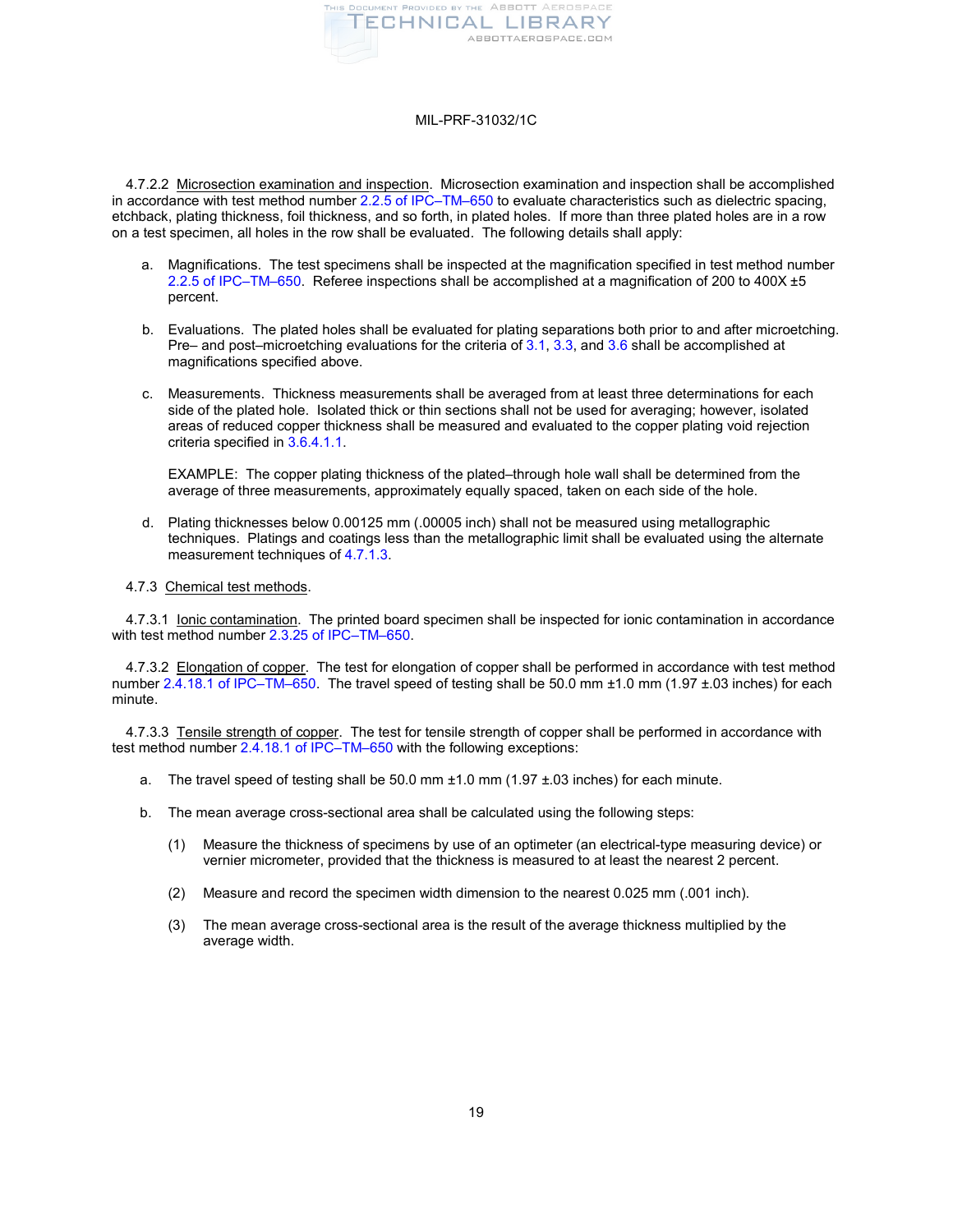

## 4.7.4 Physical test methods.

<span id="page-19-0"></span>4.7.4.1 Adhesion, marking. Test specimens which represent all types of marking used on the lot (except etched marking) shall be subjected to the solderability test i[n 4.7.4.6.](#page-19-5) The side of the test specimen that is marked shall be placed against the solder. After the test, the test specimen shall be examined in accordance wit[h 4.7.1](#page-17-1) and the requirements of [3.7.4.1](#page-11-2) shall be met.

<span id="page-19-1"></span>4.7.4.2 Adhesion, plating. The test for plating adhesion shall be performed in accordance with test method number [2.4.1 of IPC–TM–650.](http://www.ipc.org/contentpage.aspx?PageID=4.1.0.1.1.4) If overhanging metal break off and adheres to the tape, it is evidence of outgrowth, overhang or slivers, but not of plating adhesion failure.

<span id="page-19-2"></span>4.7.4.3 Adhesion, solder mask. The test for solder mask adhesion shall be performed in accordance with test method numbe[r 2.4.28.1 of IPC–TM–650.](http://www.ipc.org/contentpage.aspx?PageID=4.1.0.1.1.4)

<span id="page-19-3"></span>4.7.4.4 Bow and twist. The tests for bow and twist shall be performed in accordance with test method number [2.4.22 of IPC–TM–650.](http://www.ipc.org/contentpage.aspx?PageID=4.1.0.1.1.4)

<span id="page-19-4"></span>4.7.4.5 Rework simulation. The rework simulation test shall be performed in accordance with test method number [2.4.36 of IPC–TM–650.](http://www.ipc.org/contentpage.aspx?PageID=4.1.0.1.1.4) The following details shall apply:

- a. Unless otherwise specified, method A shall be used initially.
- b. For designs with an overall printed board thickness greater than 3.0 mm (.118 inches), one row of [plated-through holes](#page-22-3) shall be used to assure that the pre-designated method to be used for the soldering and desoldering operation will produce satisfactory solder connections (the wire is wetted through the entire [plated-through hole](#page-22-3) within the soldering time limits specified in the test method) for the printed wiring board test specimen design being tested.
- c. In case of an unsatisfactory solder connection (an insufficient solder connection is produced or the soldering time exceeds the limits specified in the test method), another [plated-through hole](#page-22-3) on the row shall be soldered using the soldering temperature of the next higher method (e.g., method B if method A is insufficient, or method C if method B does not suffice) until a satisfactory solder connection is made. If the temperatures of method C still yields unsatisfactory solder connections, consult the qualifying activity for additional guidance before proceeding further with the testing.
- d. Once a method that produces satisfactory solder connections has been determined, the soldering and desoldering operation shall proceed using a different row of [plated-through holes](#page-22-3) which will be evaluated to the acceptance criteria of [3.7.4.5](#page-11-0) herein. The final test method selected shall be noted in the test report.

<span id="page-19-5"></span>4.7.4.6 Solderability. The tests for hole or surface solderability shall be performed in accordance with [J–STD–003.](#page-1-4) The default category of coating durability of [J–STD–003](#page-1-4) is category 2. When required by the procurement documentation, accelerated conditioning for coating durability shall be in accordance with [J–STD–003.](#page-1-4)

<span id="page-19-6"></span>4.7.4.7 Surface peel strength (foil laminated printed boards). The peel strength shall be tested and inspected in accordance with condition A of test method number [2.4.8 of IPC–TM–650.](http://www.ipc.org/contentpage.aspx?PageID=4.1.0.1.1.4) Conditions B and C (after thermal stress condition and after exposure to processing chemicals tests) shall not be performed. Plated tin-lead, solder coating, or other plated metallic resist shall be chemically removed prior to test or shall be prevented from being deposited during manufacturing. The test specimen shall not be coated with any organic coating prior to testing. All peel strength readings obtained shall meet the minimum requirement. No individual value in the calculation of the average peel strength shall be less than 0.26 N/mm (1.5 pounds for each inch) the specified minimum value.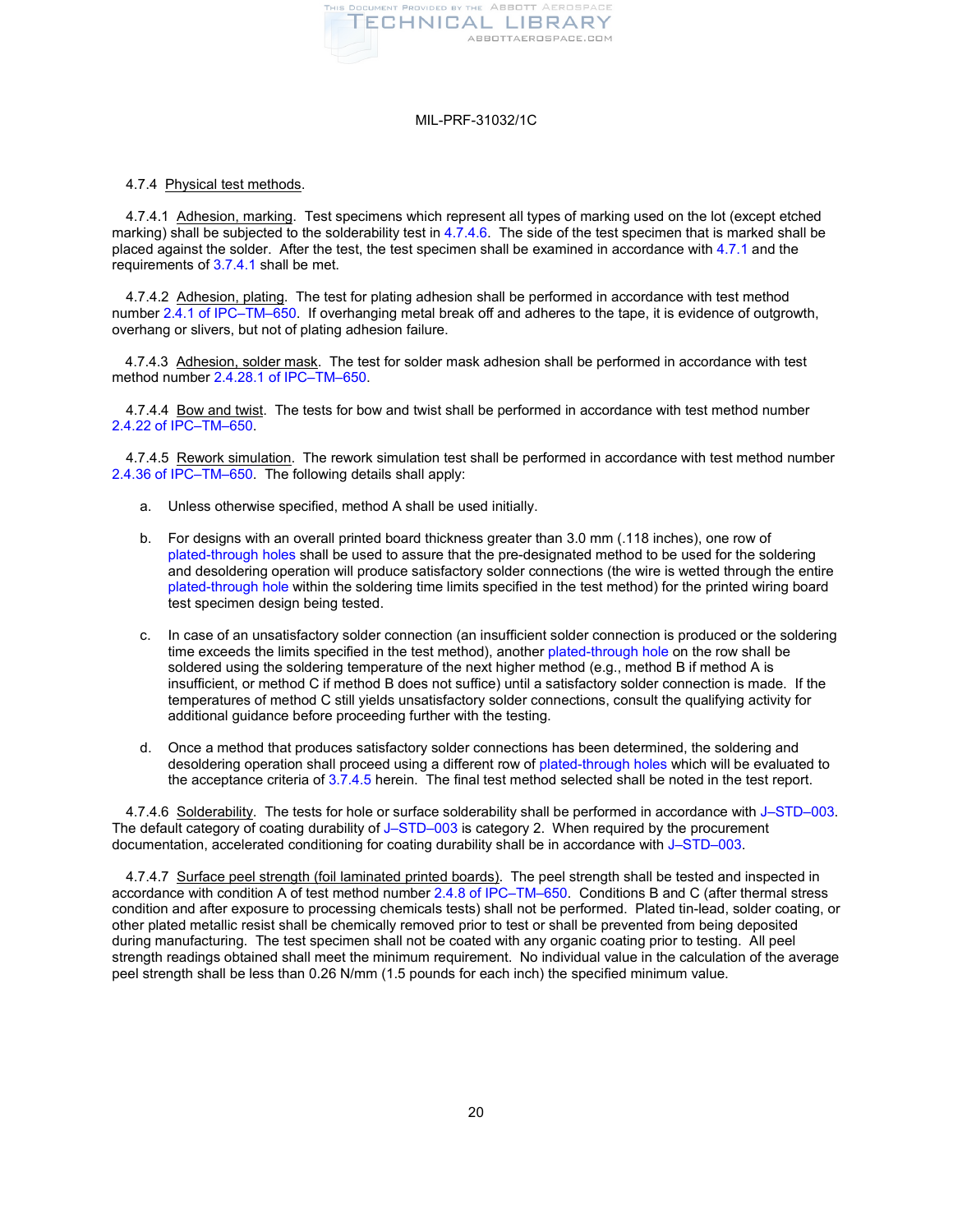

## 4.7.5 Electrical test methods.

<span id="page-20-0"></span>4.7.5.1 Continuity and isolation, production screening. Printed boards shall be electrical tested using either automatic or manual equipment capable of verifying the level C requirements of IPC–9252 for 100 percent continuity and isolation.

# <span id="page-20-1"></span>4.7.5.2 Continuity and isolation, qualification and periodic testing.

4.7.5.2.1 Continuity. A current shall be passed through each conductor or group of interconnected conductors by applying electrodes on the terminals at each end of the conductor or group of conductors. The current passed through the conductors shall not exceed those specified in the applicable design standard for the smallest conductor in the circuit.

4.7.5.2.2 Isolation (circuit shorts). A test voltage shall be applied between all common portions of each conductor pattern and all adjacent common portions of each conductor pattern. The test voltage shall be applied between conductor patterns of each layer and the electrically isolated pattern of each adjacent layer. For manual testing, the test voltage shall be 200 volts minimum and shall be applied for a minimum of 5 seconds. When automated test equipment is used, the minimum applied test voltage shall be the maximum rated voltage specified. If the maximum rated voltage on the printed board is not specified, the test voltage shall be 40 volts minimum.

## 4.7.6 Environmental test methods.

<span id="page-20-2"></span>4.7.6.1 Moisture and insulation resistance. The test for moisture and insulation resistance shall be performed in accordance with class 3 test conditions of test method numbe[r 2.6.3 of IPC–TM–650](http://www.ipc.org/contentpage.aspx?PageID=4.1.0.1.1.6) using specimen preparation method A. The initial and final insulation resistance shall be greater than, or equal to, 500M ohm when measured at 500 volts (+10, -0 percent) dc.

#### 4.7.6.2 Resistance to soldering heat.

<span id="page-20-3"></span>4.7.6.2.1 Solder float thermal stress. The test for solder float thermal stress shall be performed in accordance with condition A of appendix F of [MIL–PRF–31032.](#page-1-0)

<span id="page-20-4"></span>4.7.6.2.2 Convection air oven solder reflow thermal stress. The test for convection air oven solder reflow thermal stress shall be performed in accordance with condition D of appendix F of [MIL–PRF–31032.](#page-1-0)

<span id="page-20-5"></span>4.7.6.3 Thermal shock. The test for thermal shock shall be performed in accordance with test method number [2.6.7.2 of IPC–TM–650](http://www.ipc.org/contentpage.aspx?PageID=4.1.0.1.1.6) except that the temperature extremes shall be –65 degrees Celsius and +125 degree Celsius for all base materials and the minimum dwell time at each temperature extreme shall be 15 minutes.

## <span id="page-20-7"></span>4.7.6.4 Temperature cycling.

<span id="page-20-6"></span>4.7.6.4.1 DC current induced. The test for DC current induced thermal cycling shall be performed in accordance with test method number [2.6.26 of IPC–TM–650.](http://www.ipc.org/contentpage.aspx?PageID=4.1.0.1.1.6)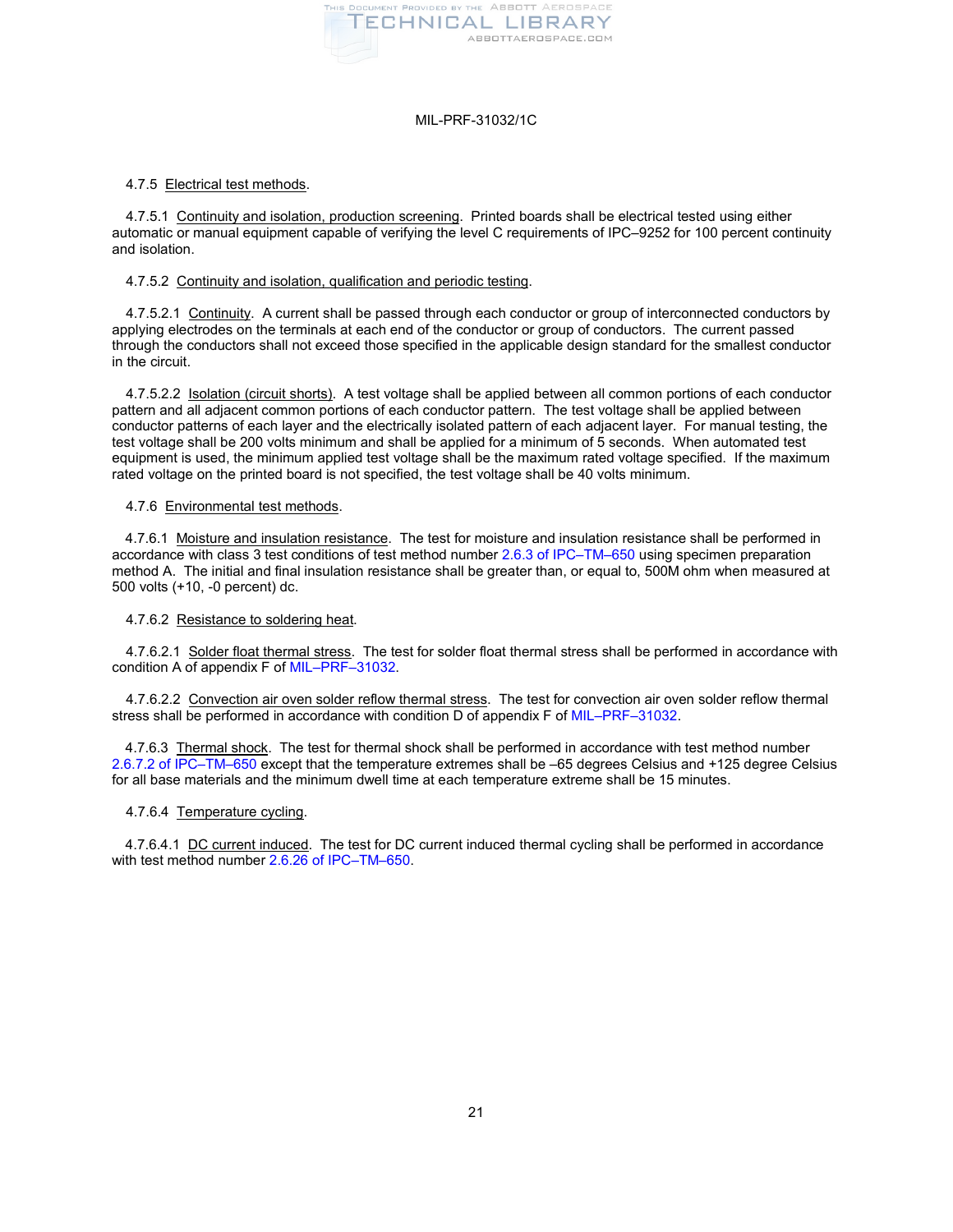

## <span id="page-21-2"></span>5. PACKAGING

<span id="page-21-3"></span>5.1 Packaging requirement. For acquisition purposes, the packaging requirements shall be as specified in the contract or order (see 6.2). When packaging of materiel is to be performed by DoD or in-house contractor personnel, these personnel need to contact the responsible packaging activity to ascertain packaging requirements. Packaging requirements are maintained by the Inventory Control Point's packaging activities within the Military Service or Defense Agency, or within the Military Service's system commands. Packaging data retrieval is available from the managing Military Department's or Defense Agency's automated packaging files, CD–ROM products, or by contacting the responsible packaging activity.

## 6. NOTES

(This section contains information of a general or explanatory nature that may be helpful, but is not mandatory.)

6.1 Notes. The notes specified in [MIL–PRF–31032](#page-1-0) are applicable to this specification.

<span id="page-21-0"></span>6.1.1 Intended use. This specification sheet was developed for the use of verifying the performance of rigid, woven E-glass reinforced, thermosetting resin base materials, multilayered (three or more conductor layers) printed boards with plated holes (with or without blind or buried vias), that will use soldering for component mounting. Printed boards of other base material types or construction styles can be tested or verified to the performance requirements contained in this document, however, the performance parameters of other [MIL–PRF–31032](#page-1-0) performance specifications sheets may be more appropriate.

- <span id="page-21-1"></span>6.2 Acquisition requirements. Acquisition documents should specify the following:
	- a. Title, number, revision letter, and date of this specification.
	- b. The specific issues of individual documents referenced (see section [2\)](#page-1-7).
	- c. Title, number, and date of applicable printed board procurement documentation or drawing. Identification of the originating design activity and, if applicable, the Government approved deviation list for the printed board procurement documentation or drawing.
	- d. The complete product procurement documentation part or identifying number (see  $3.1$ ).
	- e. The printed wiring board type (type 3 or 4, se[e 1.2.1](#page-0-1) an[d 3.1\)](#page-2-1) and grade of wrap copper plating  $(A, B, or C)$ see [1.2.2](#page-0-0) and [3.1\)](#page-2-1).
	- f. Title, number, revision letter (with amendment number when applicable), and date of the applicable design standard with performance classification.
	- g. Requirements for delivery of one copy of the quality conformance inspection data pertinent to the product inspection lot to be supplied with each shipment by the QML manufacturer, if applicable.
	- h. Requirements for certificate of compliance, if applicable.
	- i. Requirements for notification of change of product or process to the contracting activity in addition to notification to the qualifying activity, if applicable.
	- j. Packaging required (se[e 5.1\)](#page-21-3).
	- k. If special or additional identification marking is required (se[e 3.8\)](#page-13-2).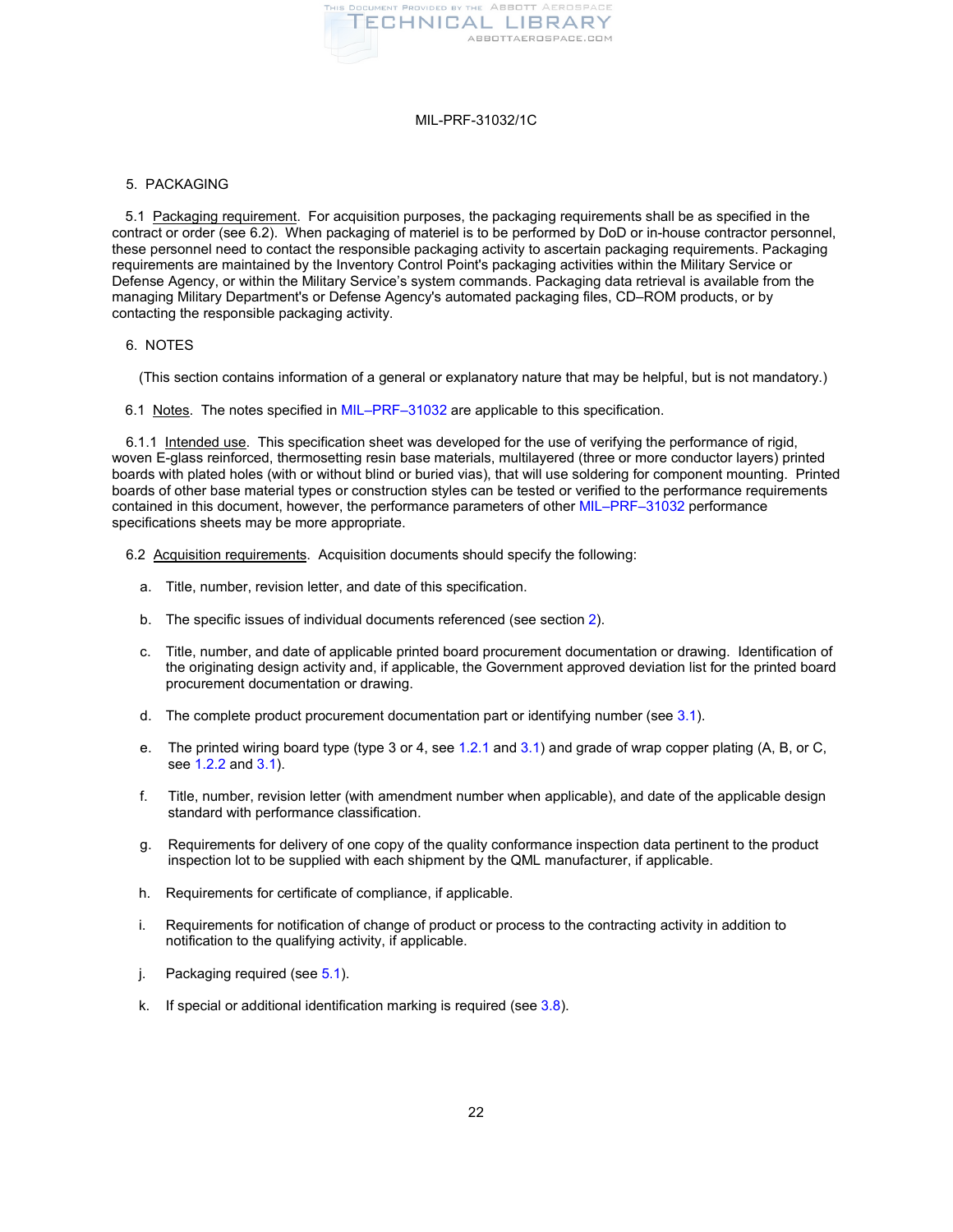

<span id="page-22-4"></span>6.2.1 Optional acquisition data. The following items are optional and are only applicable when specified in the printed board procurement documentation.

- a. If any special or additional cleanliness is required (se[e 3.7.3.1.2\)](#page-11-8).
- <span id="page-22-5"></span>b. The durability of coating rating (accelerated aging for solderability testing) if other than category 2 (see [J–STD–003\)](#page-1-4).
- c. Requirements for failure analysis, corrective action and reporting of results.
- d. Disposition of lot conformance inspection sample units.
- e. Surface (foil lamination) peel strength, if applicable (see [3.7.4.7\)](#page-12-6).
- f. Any other special requirements.

<span id="page-22-0"></span>6.3 Qualification. With respect to products requiring qualification, awards will be made only for products which are, at the time of award of contract, qualified for inclusion in Qualified Manufacturers List [\(QML–31032\)](http://www.dscc.dla.mil/Programs/QmlQpl/QPLdetail.asp?qpl=31032) whether or not such products have actually been so listed by that date. The attention of the contractors is called to these requirements, and manufacturers are urged to arrange to have the products that they propose to offer to the Federal Government tested for qualification in order that they may be eligible to be awarded contracts or orders for the products covered by this specification. Information pertaining to qualification of products may be obtained from Defense Supply Center, Columbus, ATTN: DSCC/VQE, P.O. Box 3990, Columbus, OH 43218–3990 or e-mail [5998.Qualifications@dla.mil](mailto:5998.Qualifications@dla.mil) or at URL [http://www.dscc.dla.mil/offices/sourcing\\_and\\_qualification/.](http://www.dscc.dla.mil/offices/sourcing_and_qualification/offices.asp?section=VQE) An online listing of products qualified to this specification may be found in the Qualified Products Database (QPD) at [https://assist.daps.dla.mil/.](https://assist.daps.dla.mil/)

6.4 Replacement information. This specification includes a majority of the performance requirements of previous revisions of MIL–P–55110 and MIL–PRF–55110 for type 3 printed wiring boards constructed using woven glass reinforced epoxy or polyimide resin base material (legacy types GB, GE, GF, GH, GM, and GI). Printed wiring boards conforming to this specification sheet would be comparable to printed wiring boards conforming to MIL–P–55110 or MIL–PRF–55110.

#### <span id="page-22-3"></span><span id="page-22-2"></span>6.5 Plated-through holes and vias (see [3.6\)](#page-7-1).

6.5.1 Plated-through holes. Throughout this document the terms "plated-through hole" and "plated-through holes" is used to describe plated-through holes and all forms of blind vias, buried vias, and through vias.

6.5.2 Blind, buried, and through vias. This specification includes provisions for verifying the performance of type 4 rigid printed wiring boards containing blind vias, buried vias, controlled depth drilled vias, laser drilled vias, low aspect ratio blind vias, microvias, semi-blind vias, semi-buried vias, through vias, and trepanned vias.

<span id="page-22-1"></span>6.6 Tin finishes and whisker growth. Use of tin plating or coating is prohibited (see [3.4.1\)](#page-2-6). The use of alloys with tin content greater than 97 percent, by mass, may exhibit tin whisker growth problems after manufacture. Tin whiskers may occur anytime from a day to years after manufacture and can develop under typical operating conditions on products that use such materials. Conformal coatings applied over top of a whisker-prone surface will not prevent the formation of tin whiskers. Alloys of 3 percent lead, by mass, have shown to inhibit the growth of tin whiskers. For additional information on this matter, refer to ASTM B545 (Standard Specification for Electrodeposited Coating of Tin).

6.7 Changes from previous issue. Marginal notations are not used in this revision to identify changes with respect to the previous issue due to the extensiveness of the changes.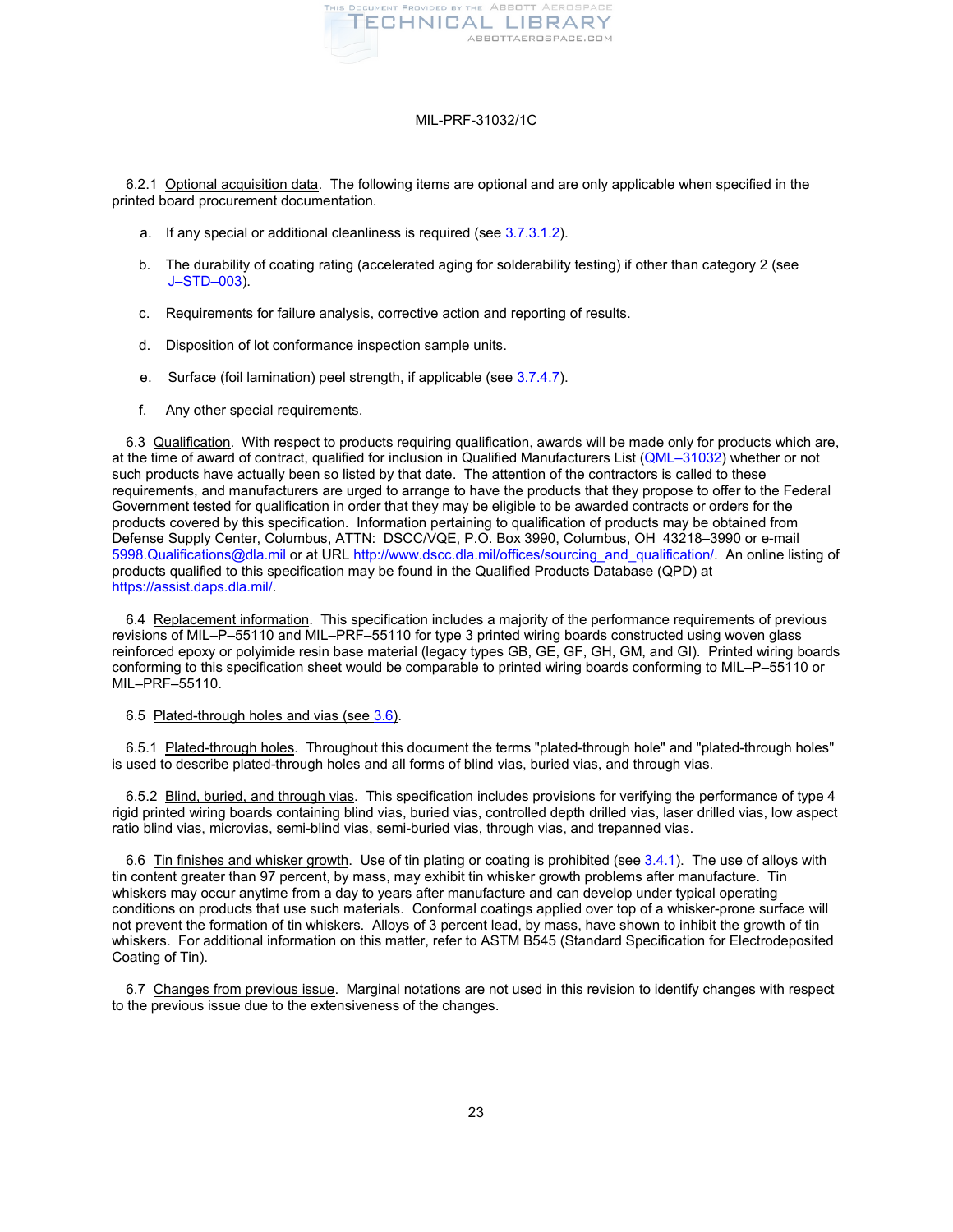

<span id="page-23-0"></span>



<span id="page-23-1"></span>

FIGURE 2. Round surface mount lands (BGA pads).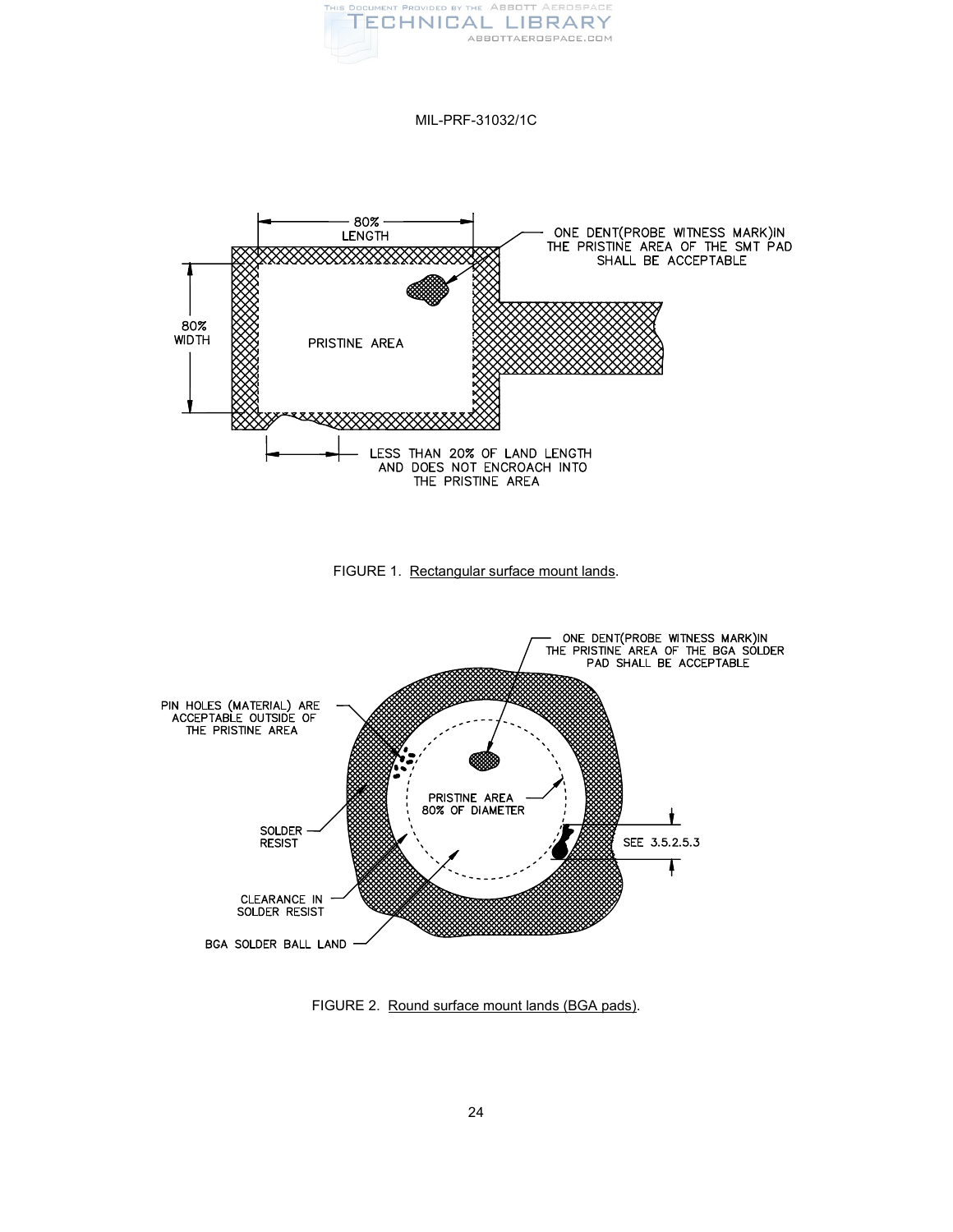

<span id="page-24-0"></span>



<span id="page-24-1"></span>

FIGURE 4. Solder mask tenting deviations.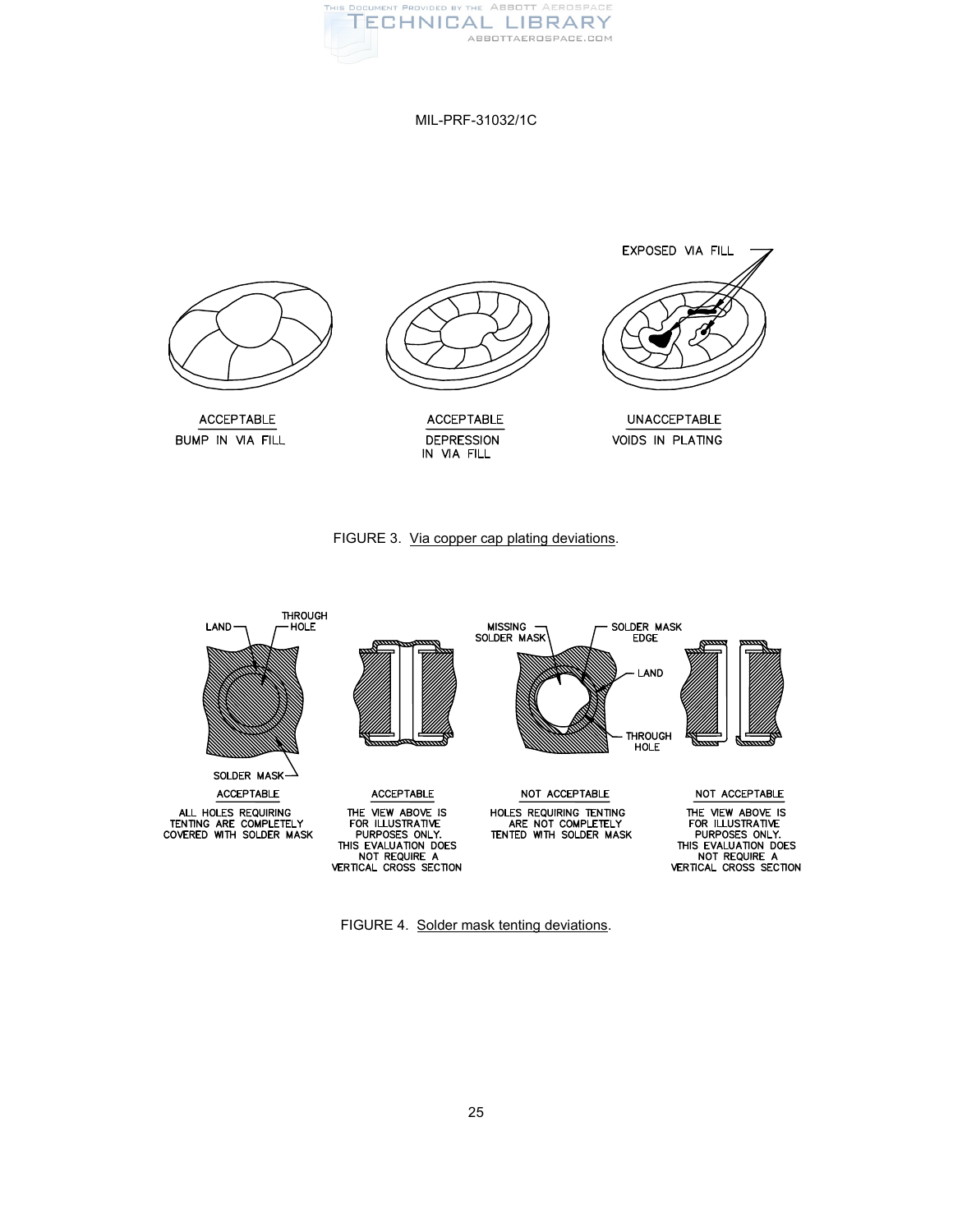

MIL-PRF-31032/1C

<span id="page-25-0"></span>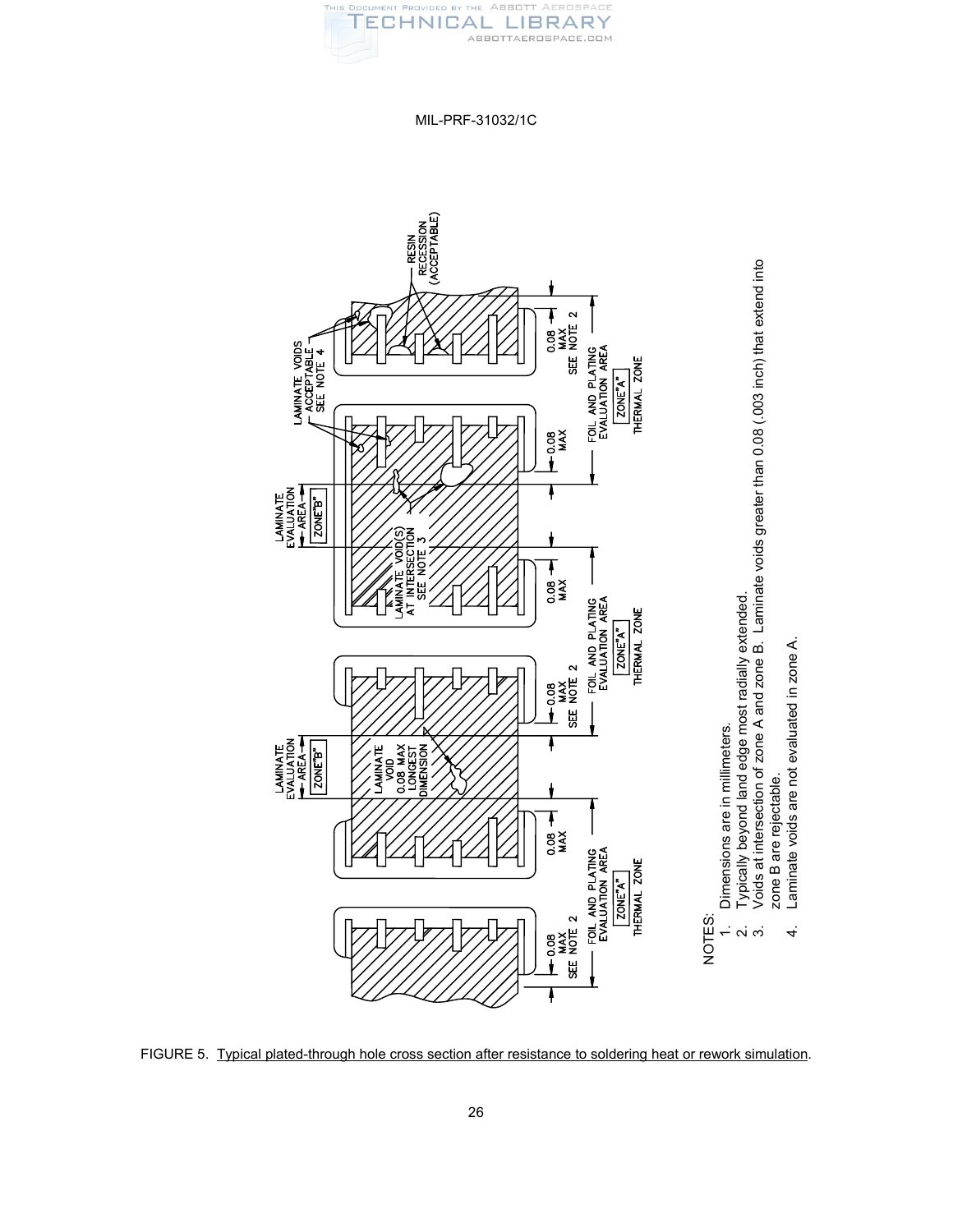

<span id="page-26-1"></span><span id="page-26-0"></span>

FIGURE 7. Copper plating thickness.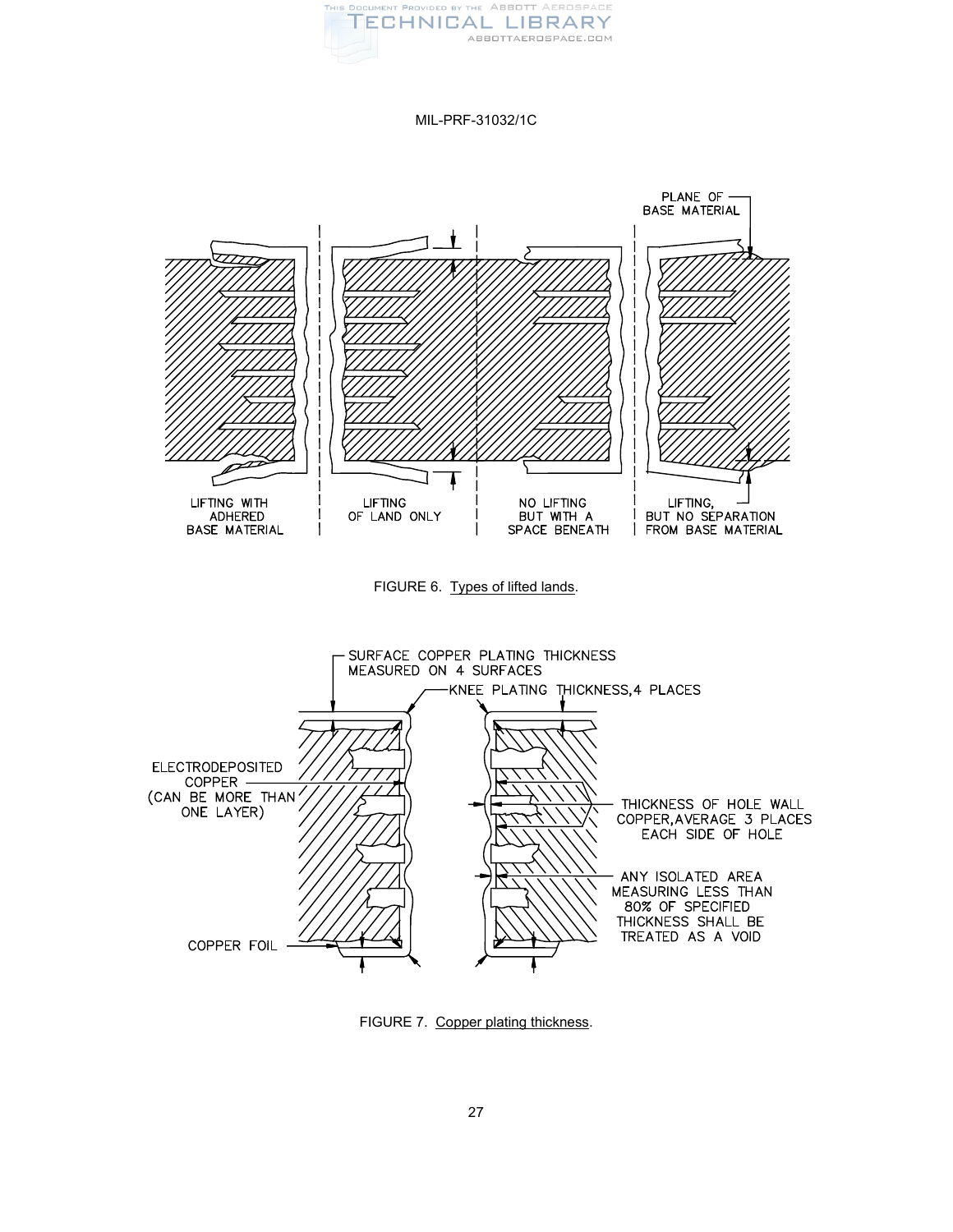

MIL-PRF-31032/1C

<span id="page-27-0"></span>

FIGURE 8. Acceptable plated-through hole wrap plating (continuous hole-knee-surface copper plating).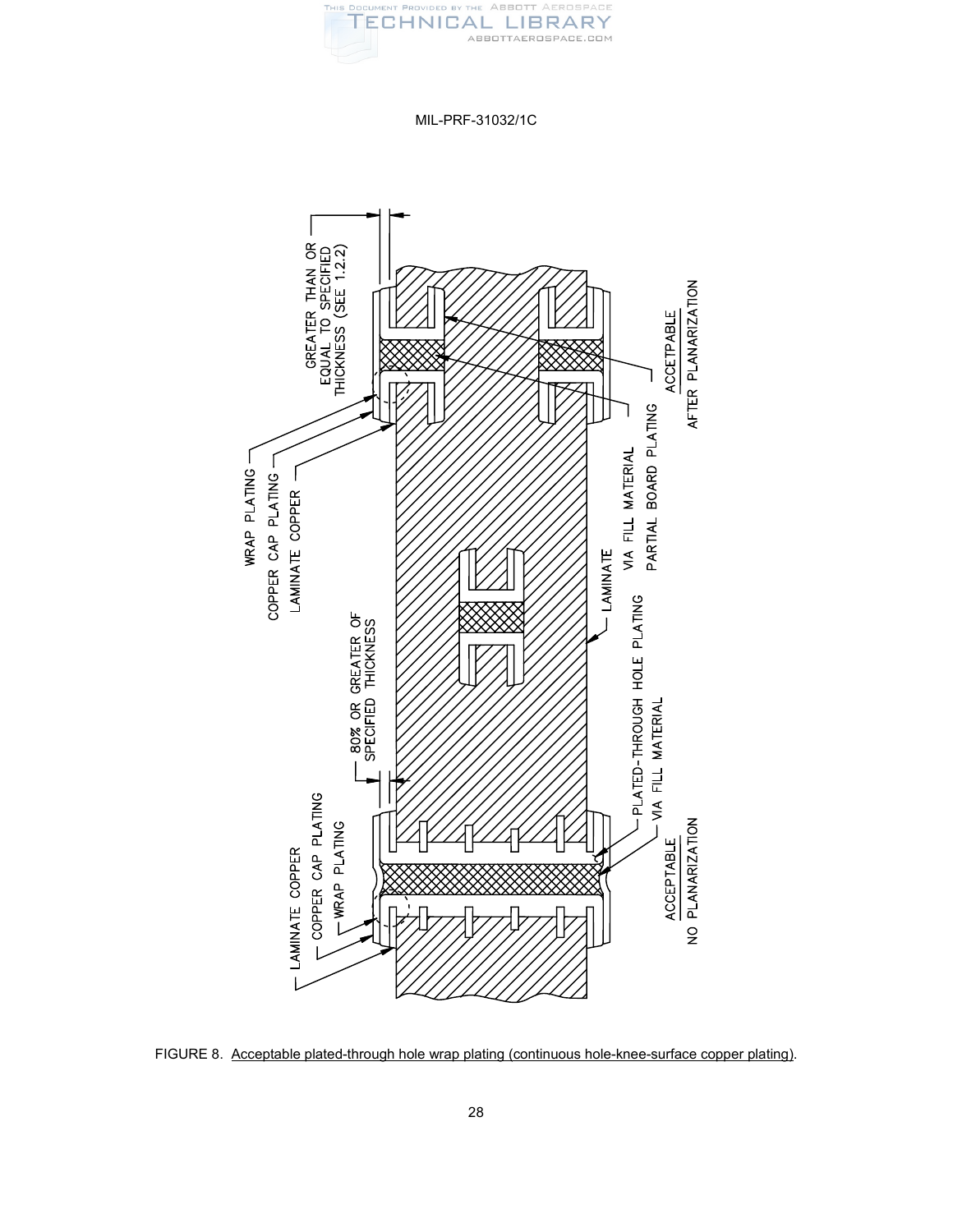

MIL-PRF-31032/1C

<span id="page-28-0"></span>

FIGURE 9. Unacceptable plated-through hole wrap plating (continuous hole-knee-surface copper plating).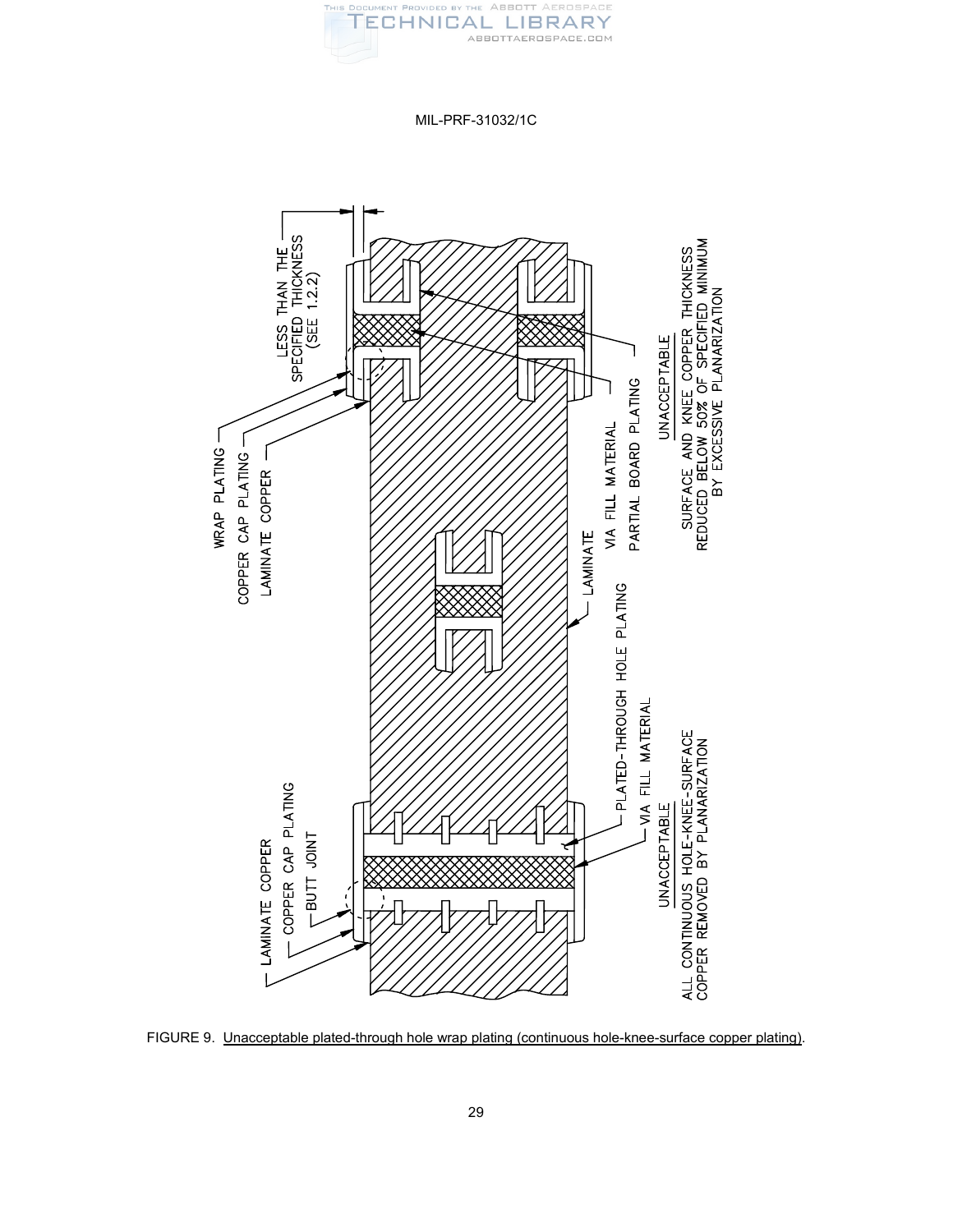

<span id="page-29-0"></span>

FIGURE 10. Acceptable copper to copper separation at external copper foil.

<span id="page-29-1"></span>

FIGURE 11. Acceptable via cap plating.